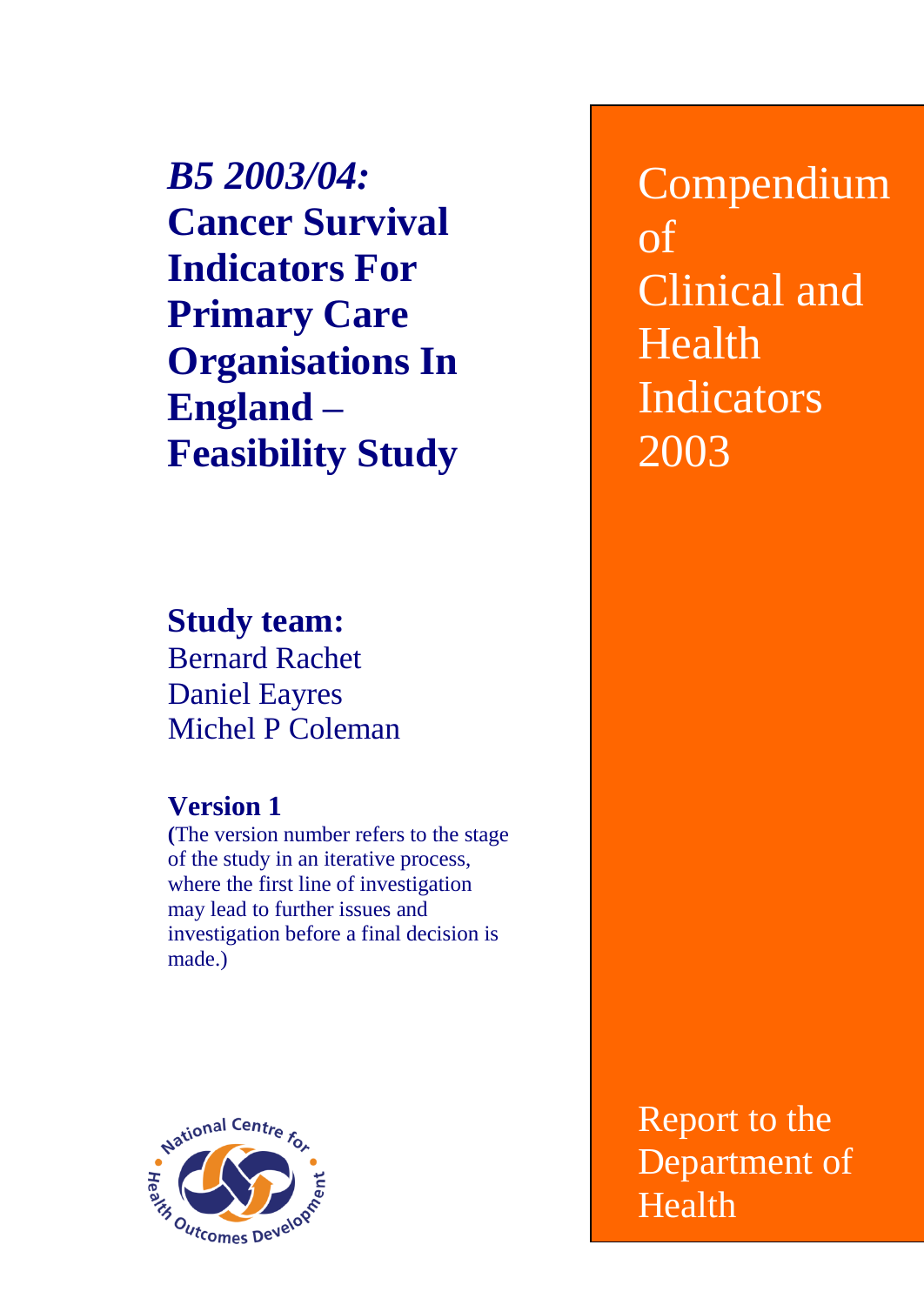### **Contents Page**

| 1            | <b>Summary</b>                                                       |    |
|--------------|----------------------------------------------------------------------|----|
|              |                                                                      |    |
|              |                                                                      |    |
|              | 1.3                                                                  |    |
|              | 1.4                                                                  |    |
|              | 1.5                                                                  |    |
|              |                                                                      |    |
|              |                                                                      |    |
|              |                                                                      |    |
| $\mathbf{2}$ | <b>Background to the study</b>                                       | 4  |
| 3            | <b>Methods</b>                                                       | 5  |
| 4            | <b>Results</b>                                                       | 6  |
|              | 4.3 Number of deaths by sex and year of diagnosis in PCOs and SHAs 6 |    |
|              |                                                                      |    |
|              |                                                                      |    |
|              |                                                                      |    |
| 5            | <b>Statistical issues</b>                                            | 14 |
|              |                                                                      |    |
|              |                                                                      |    |
|              |                                                                      |    |
| 6            | <b>Conclusions</b>                                                   | 16 |
| 7            | <b>Recommendations</b>                                               | 16 |
| A            | Annex 1 - Data Tables                                                | 18 |
| в            | <b>References</b>                                                    | 19 |

#### **Study Team:**

Bernard Rachet<sup>1</sup> Daniel Eayres<sup>2</sup> Michel P Coleman<sup>1</sup>

- 1 Non-Communicable Disease Epidemiology Unit London School of Hygiene and Tropical Medicine Keppel Street London WC1E 7HT
- 2 National Centre for Health Outcomes Development London School of Hygiene and Tropical Medicine 99 Gower Street London WC1E 6AZ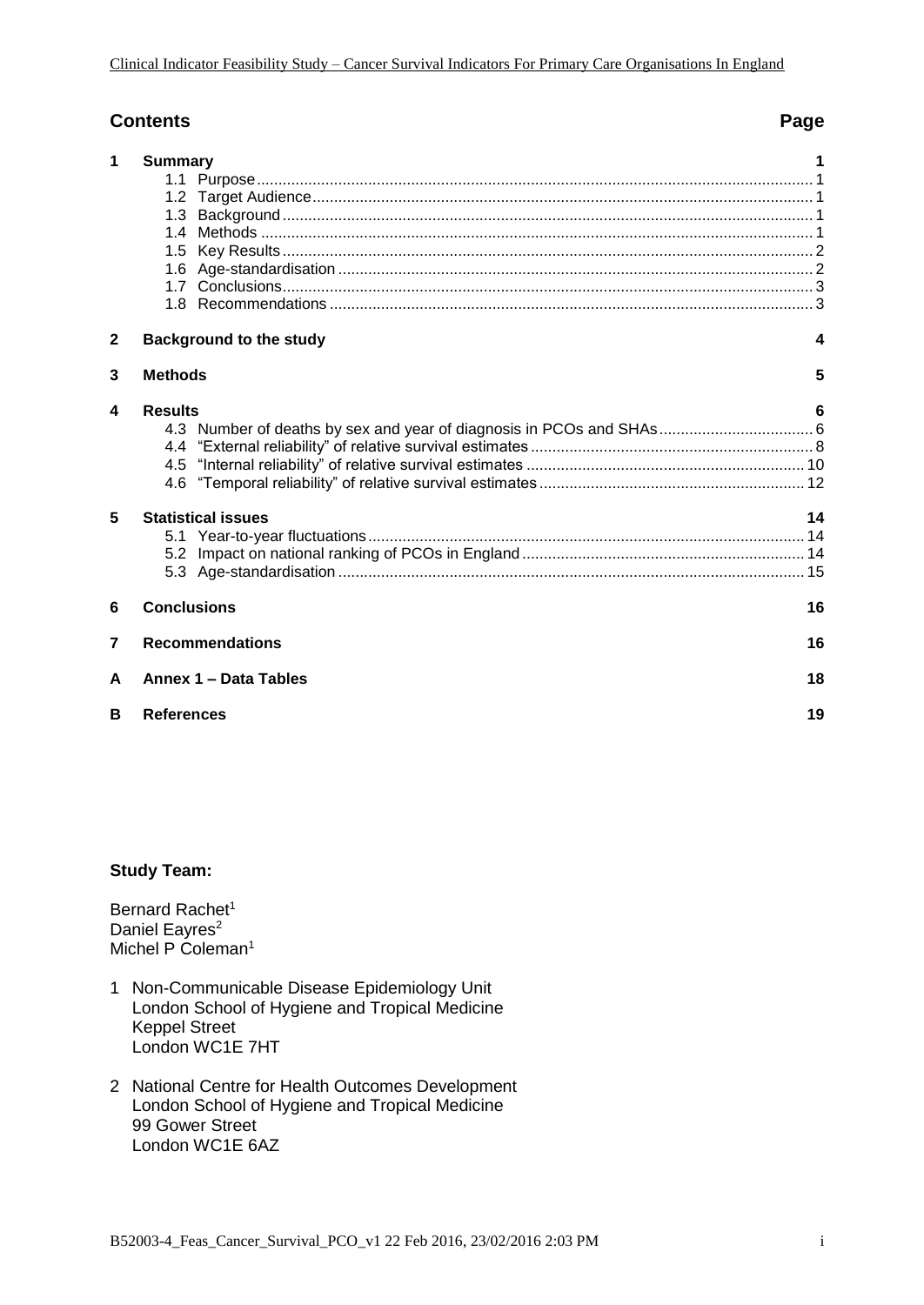#### **1 Summary**

#### **1.1 Purpose**

1.1.1 The purpose of this study is to explore the extent to which the Primary Care Organisation (PCO) of cancer patients' residence at diagnosis can reliably be used as the geographic basis for cancer survival indicators in the NHS.

#### **1.2 Target Audience**

1.2.1 Cancer Policy Team – Department of Health (DH).

#### **1.3 Background**

- 1.3.1 Cancer survival indicators are currently calculated for Government Office Regions (GORs), Strategic Health Authorities (SHAs) and old Health Authorities (HAs). Since April 2002, HAs have been superseded by Primary Care Organisations (PCOs) as the main organisational unit of the NHS for administrative and managerial purposes. The Department of Health has requested exploration of the utility of cancer survival indicators for PCOs.
- 1.3.2 Several limitations in using PCOs as the geographic basis of indicators were identified in advance:
	- PCOs have an average population of approximately 165,000, so the statistical stability of survival indicators would be limited, even for the most common cancers.
	- There are currently 303 PCOs (as of April 2003). If data for consecutive years are used to construct separate indicators, national rankings of a given PCO (from 1 to 303) would be likely to be very sensitive to even minor changes in the survival rates.
	- PCOs are likely to be geographically unstable for several years (mergers, boundary revisions). This may make it difficult to create indicators that are sufficiently consistent over time and space to be managerially useful.

### **1.4 Methods**

- 1.4.1 1-year and 5-year relative survival rates were produced for patients who were resident in each of the 303 PCOs in England at diagnosis with cancer of the breast (women) or colon (both sexes) during 1994-96. The methodology is identical to that used for previous analyses of survival for GORs, SHAs and HAs.
- 1.4.2 These two cancers were chosen because they are common, and represent an important public health problem in their own right. If survival indicators that are statistically robust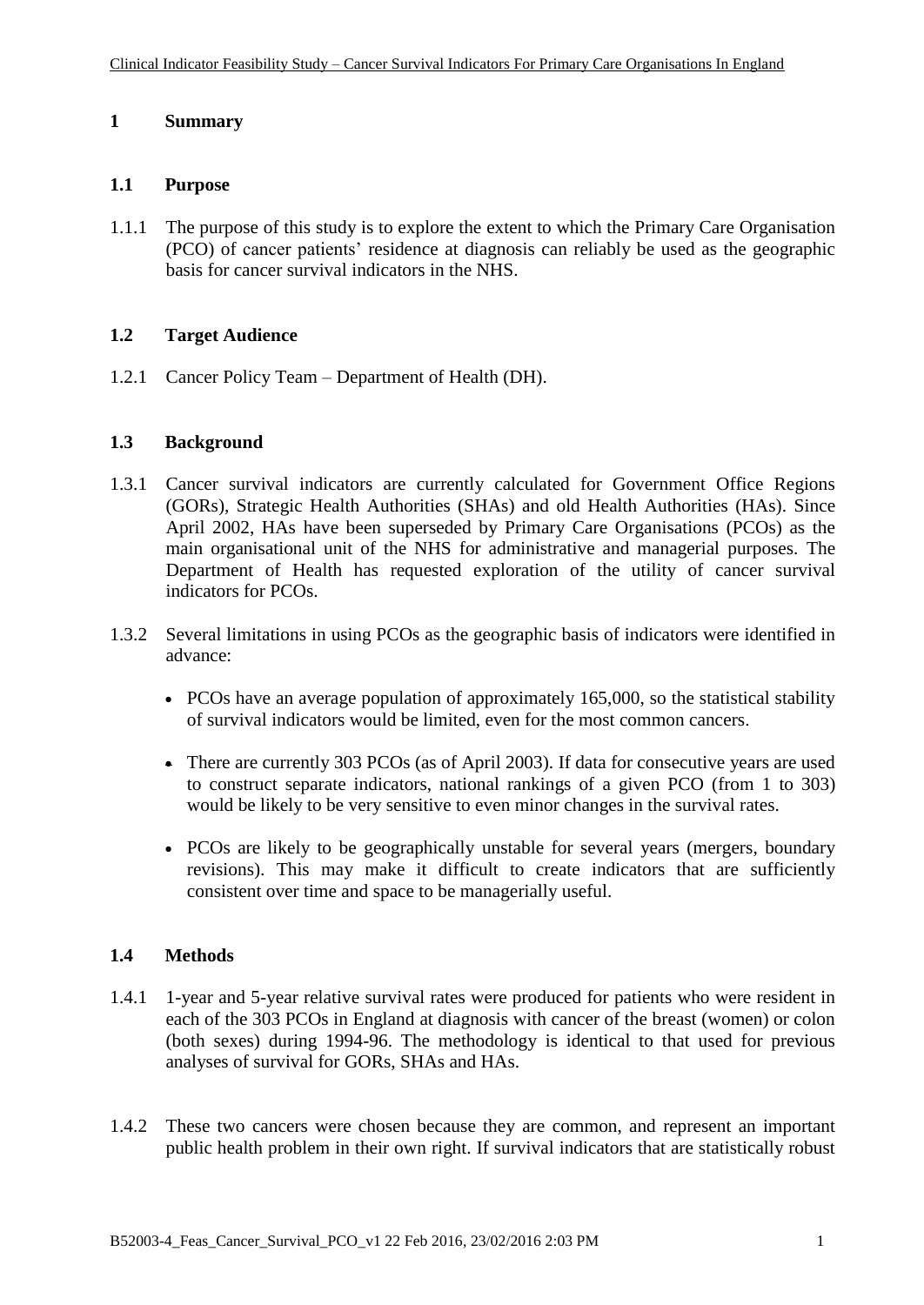and managerially useful cannot be constructed for colon and breast, it will not be worth examining the data for less common cancers.

1.4.3 The impact of the size of the PCO population on the statistical stability of the relative survival estimates was explored, as was the extent to which neighbouring PCOs, particularly those within a given Strategic Health Authority, have similar survival rates.

#### **1.5 Key Results**

- 1.5.1 The main points revealed by the data are:
	- relative survival for some PCOs cannot be estimated, particularly for colon cancer;
	- survival varies widely between the PCOs situated within many of the SHAs;
	- the standard error of many survival estimates is large;
	- survival within many PCOs varies widely from year to year.
- 1.5.2 For PCOs, the variability of the survival estimates is very large, although it is difficult to say how much larger it is than the underlying real variation between PCOs. However, it is unlikely that 5-year survival for colon cancer could range from 20% to 60% in PCOs within the same SHA: in our previous research on cancer survival in England and Wales, the absolute differences in 5-year survival between the richest and poorest fifths of the population were always less than 15%, whether nationally or within any of the NHS Regions of England.
- 1.5.3 The random fluctuation (noise) in the survival estimates for PCOs is large because the number of patients included in each analysis is relatively small, even for common cancers such as those of breast and colon. This noise is likely to drown out any plausible degree of true geographic variation between PCOs and/or temporal variation in survival for a given PCO. For every analysis we carried out, i.e. for one-year and five-year survival for breast cancer and for colon cancer in each sex, the national ranking for more than half the PCOs changed by more than 60 (out of a possible 303) in each successive year. For about three-quarters of the PCOs – again, in every analysis - the national ranking changed by 30 or more between successive years of diagnosis.

#### **1.6 Age-standardisation**

- 1.6.1 Comparison of relative survival estimates that include patients of all ages may be misleading if the age distribution of the two groups of cancer patients differs markedly. If one summary measure of overall survival is needed, age-standardisation is desirable, particularly when large numbers of estimates need to be compared or ranked. It is also important for the analysis of time trends in relative survival, because survival varies markedly with age for most cancers, and a change in the age distribution of cancer patients over time can therefore produce spurious survival trends, or obscure real trends.
- 1.6.2 The statistical price to pay for age-standardisation of survival rates is that an estimate of survival is required for each of the age groups used in the standardisation. For this reason, the number of PCOs for which an age-standardised survival estimate can be made is much smaller than the number for which an overall (all ages) estimate can be made, even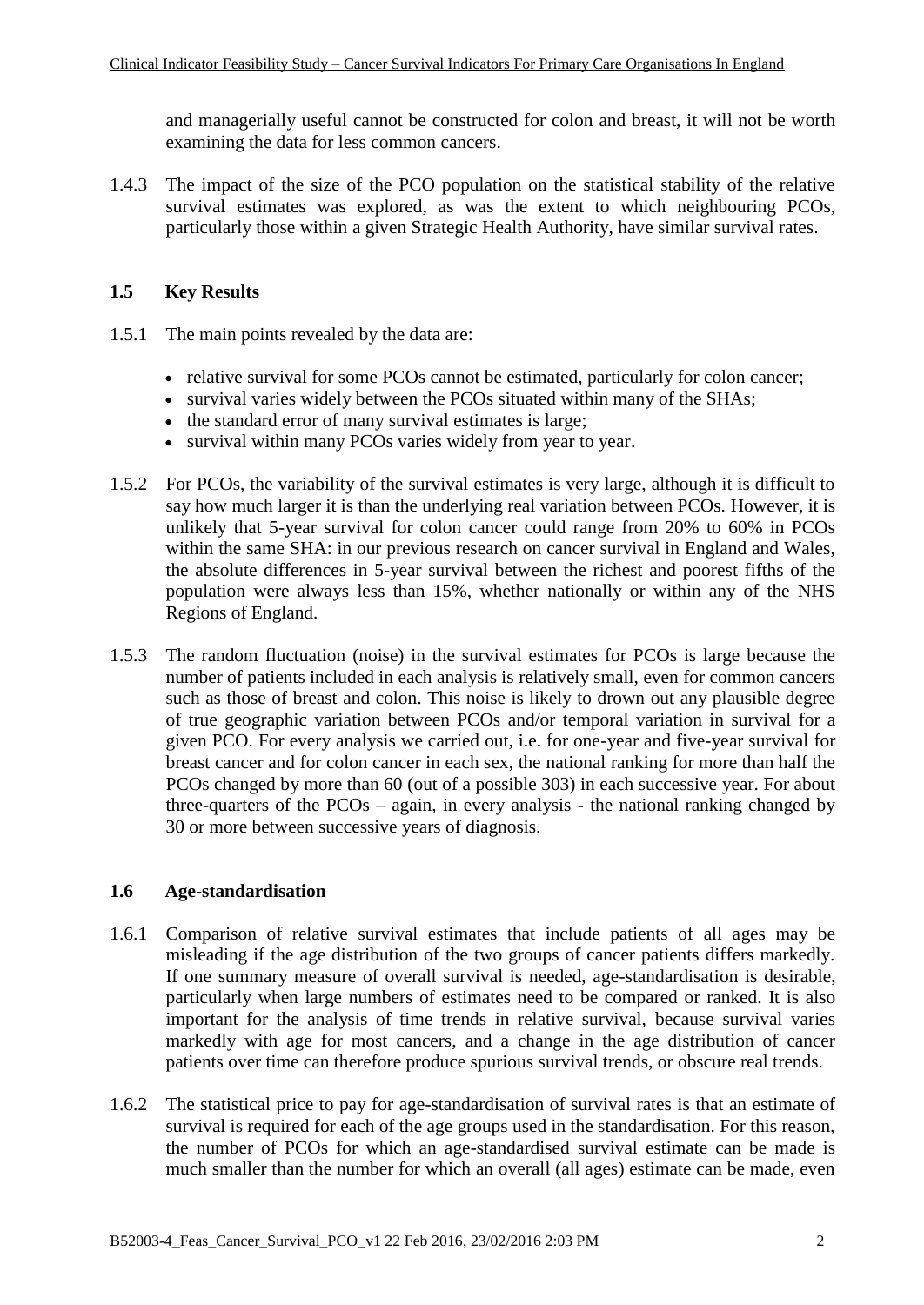for the most common cancers. Thus, even when a fairly coarse age-standardisation was carried out for triennial incidence data, using three age groups (15-49 years, 50-69, 70 and over), one-year survival could only be estimated for 177 of 303 PCOs for breast cancer, and for 49 and 46 of PCOs for colon cancer in men and women, respectively. Five-year age-standardised survival estimates would not be estimable for any PCO.

#### **1.7 Conclusions**

- 1.7.1 Given the statistical instabilities in relative survival rates observed for PCOs in this study, and the difficulty in age-standardisation of PCO-specific relative survival rates, it is concluded that, using the current methodology, PCOs are not suitable as the geographic basis for cancer survival indicators to be used in NHS performance management.
- 1.7.2 If PCO-level survival estimates are nevertheless to be used, for instance for descriptive epidemiological purposes, they should be issued with suitable caveats as to their statistical robustness for this purpose.

#### **1.8 Recommendations**

- *PCO survival estimates based on single years of diagnosis should NOT be used as a performance indicator to show year-on-year improvement.*
- *PCO survival estimates based on single years of diagnosis should NOT be used as a bench-marking indicator to show position relative to other PCOs.*
- *Trends in PCO survival estimates based on single years of diagnosis should NOT be used as a performance indicator to show average year-on-year improvement*.
- *Trends in PCO survival estimates based on three-year periods of diagnosis should NOT be used as a performance indicator to show year-on-year improvement.*
- *Triennial PCO survival estimates should NOT be used as a bench-marking indicator to show position relative to other PCOs.*
- *If PCO-level survival estimates are likely to be used by the NHS in the longer term, then additional research should be done into improving their robustness for this purpose.*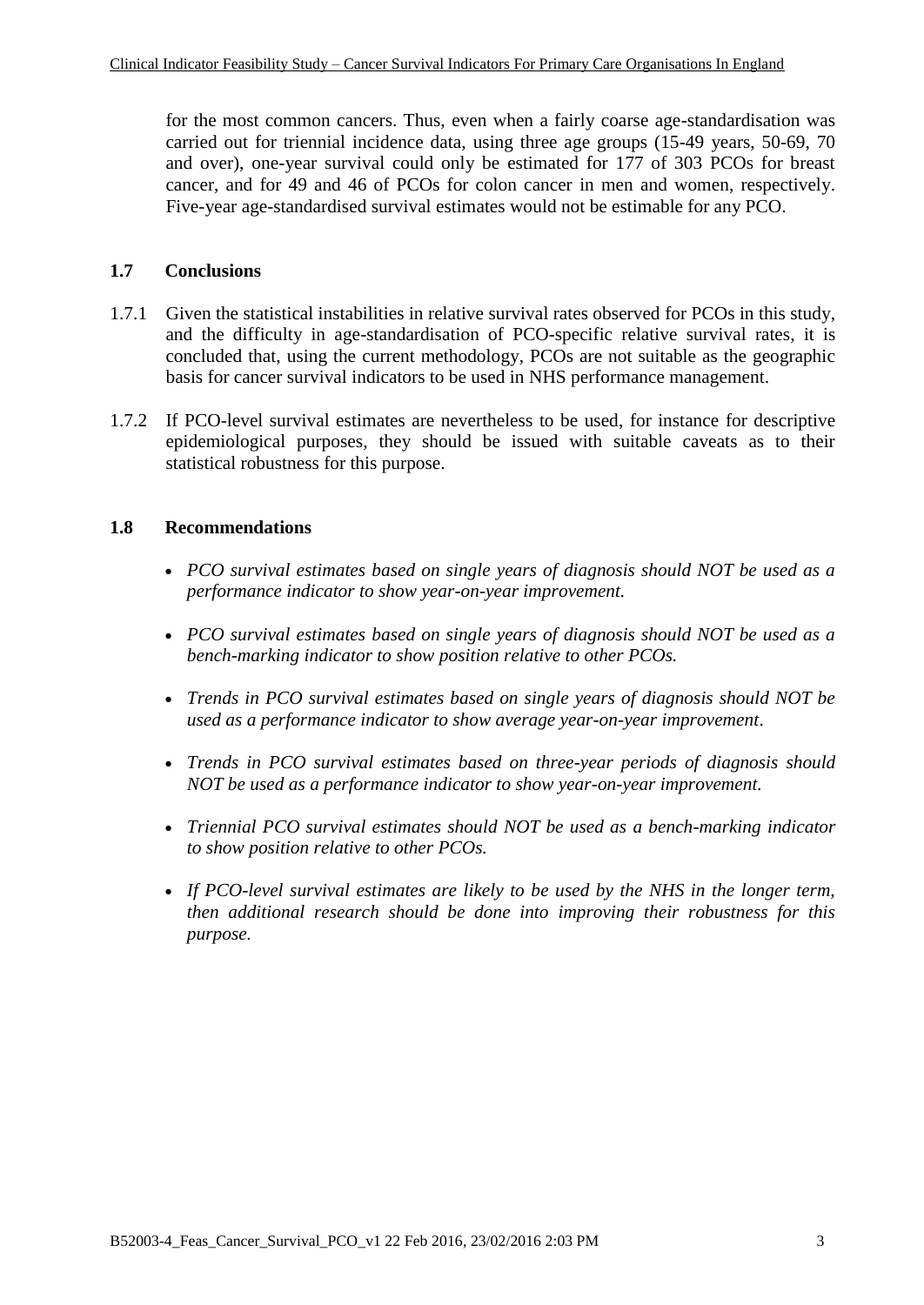#### **2 Background to the study**

- 2.1 The 28 Strategic Health Authorities (SHAs) in England are currently expected to be the main geographic basis for cancer survival indicators required by the Department of Health (DH) and the National Health Service (NHS). They have an average population of around 2 million, and they have responsibility for the strategic development of healthcare services for their resident population, and the monitoring of performance and standards.
- 2.2 However, the 303 Primary Care Organisations (PCOs) covering the population of England have become the locus of much NHS policy-making. Since April 2002, PCOs have acquired responsibility to assess health needs, to improve the health of their populations and to plan and deliver healthcare services.
- 2.3 The Department of Health requested that we explore the creation of cancer survival indicators for PCOs. Methodological limitations had been identified in advance (see below), and these were acknowledged. The question was how useful such indicators could be made to be.
- 2.4 The Department of Health may in due course commission alternate analyses based on the 34 Cancer Treatment Networks (CTNs), which are responsible for the entire range of cancer treatment services in a defined area. They are in principle a more logical unit of analysis for this purpose, since for the vast majority of cancer patients, the entire pathway of referral, diagnosis and treatment will be contained within the territory of the CTN in which they reside. CTNs have defined territories, often co-terminous with those of SHAs.
- 2.5 For this project, we have examined the extent to which the PCO of residence of a cancer patient at diagnosis can be reliably used as a geographic basis for cancer survival indicators.
- 2.6 Several limitations in using PCOs as the geographic basis of indicators were identified in advance:
	- PCOs have an average population of approximately 165,000, so the statistical stability of survival indicators would be limited, even for the most common cancers. Aggregation of several years of data will partially address this problem, but it is intended that the indicators will be updated annually, and the time period covered by successive annual indicators will therefore overlap. Aggregation of data would therefore be expected to limit the managerial usefulness of time trends in the indicator values. The robustness of indicators for a cross-sectional geographic comparison (for a single period) may be greater than for geographic comparison of temporal trends.
	- There are currently 303 PCOs (as of April 2003). If data for consecutive years are used to construct separate indicators, national rankings of PCOs (from 1 to 303) are thus likely to be very sensitive to even minor changes in the survival rates.
	- PCOs are likely to be geographically unstable for several years (mergers, boundary revisions). This may make it difficult to create indicators that are sufficiently consistent over time and space to be managerially useful.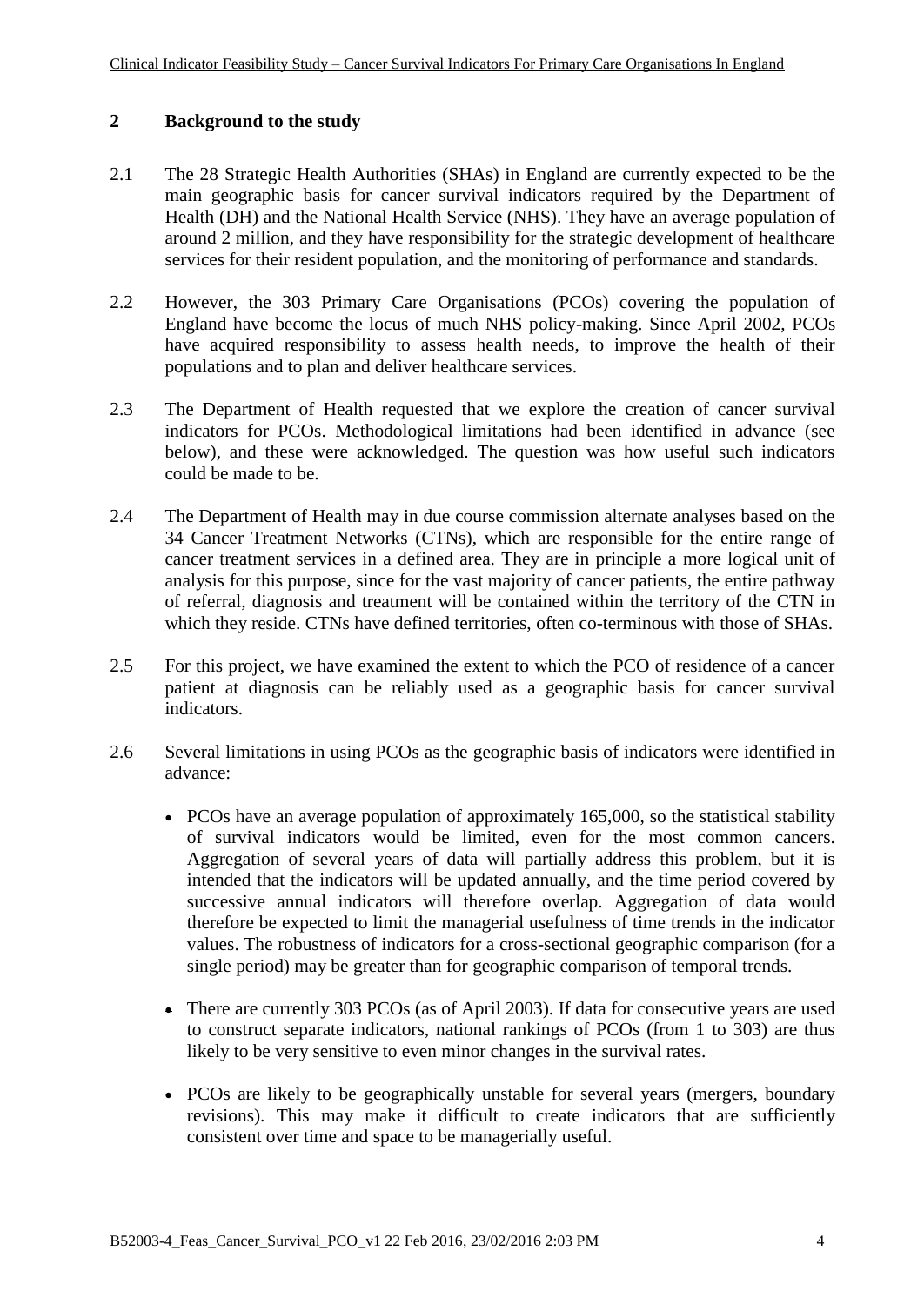- 2.7 The issue of whether PCOs can be said to have both a resident population and nonoverlapping boundaries appears to have been resolved - PCO populations may be defined by residence, by catchment or by provider.
- 2.8 Currently cancer survival indicators are calculated for Government Office Regions (GORs) and SHAs. They are at present also calculated for the old Health Authorities (HAs): these have now been superseded by PCOs as the main organisational unit of the NHS for administrative and managerial purposes. PCOs are on average one-third of the size of the old HAs.

#### **3 Methods**

- 3.1 We have produced 1-year and 5-year relative survival rates for patients resident in each of the 303 PCOs in England who were diagnosed with cancer of the breast (women) or colon (both sexes) during 1994-96. We used data from the National Cancer Registry at ONS, with follow-up to 31 December 2001. Data on at least five years of follow-up were thus available for all patients included in the analyses.
- 3.2 These two cancers were chosen because they are common and important public health problems in their own right. If survival indicators that are statistically robust and managerially useful cannot be constructed for colon and breast, it will not be worth examining the data for less common cancers.
- 3.3 We estimated relative survival rates for England by age and calendar year of diagnosis. Relative survival is the ratio of the observed (absolute) survival of the cancer patients and the survival that would have been expected if those patients had had only the same ageand sex-specific mortality rates (background mortality) as the general population from which they are drawn. Complete life tables by single year of age (up to 99 years) and sex were derived from the numbers of deaths in each region in England and Wales during the period 1997-99, with estimated population denominators for 1998. These life tables were used to represent background mortality in each region of England by age and sex during the period 1994-2001. The methodology is identical to that used for previous analyses of survival for SHAs and HAs.
- 3.4 We have applied the maximum likelihood approach for individual records to estimate both observed and relative survival, using an algorithm developed for previous analyses<sup>1</sup>. This approach requires that at least one death has been observed in each interval for which an estimate of the probability of survival is required. Survival probabilities were estimated at 3 months, 6 months, one year, two years, three years and five years. Cumulative probabilities of relative survival are reported at one year and five years after diagnosis.
- 3.5 We have explored the impact of the size of the PCO population on the statistical stability of the relative survival estimates, and the extent to which neighbouring PCOs, particularly those within a given Strategic Health Authority, have similar survival rates. To do this, summary measures of survival for PCOs (mean, standard error) were calculated *within* each of the 28 SHAs. The national average values given for PCOs are then the average across all 28 SHAs of these estimates: these reflect the within-SHA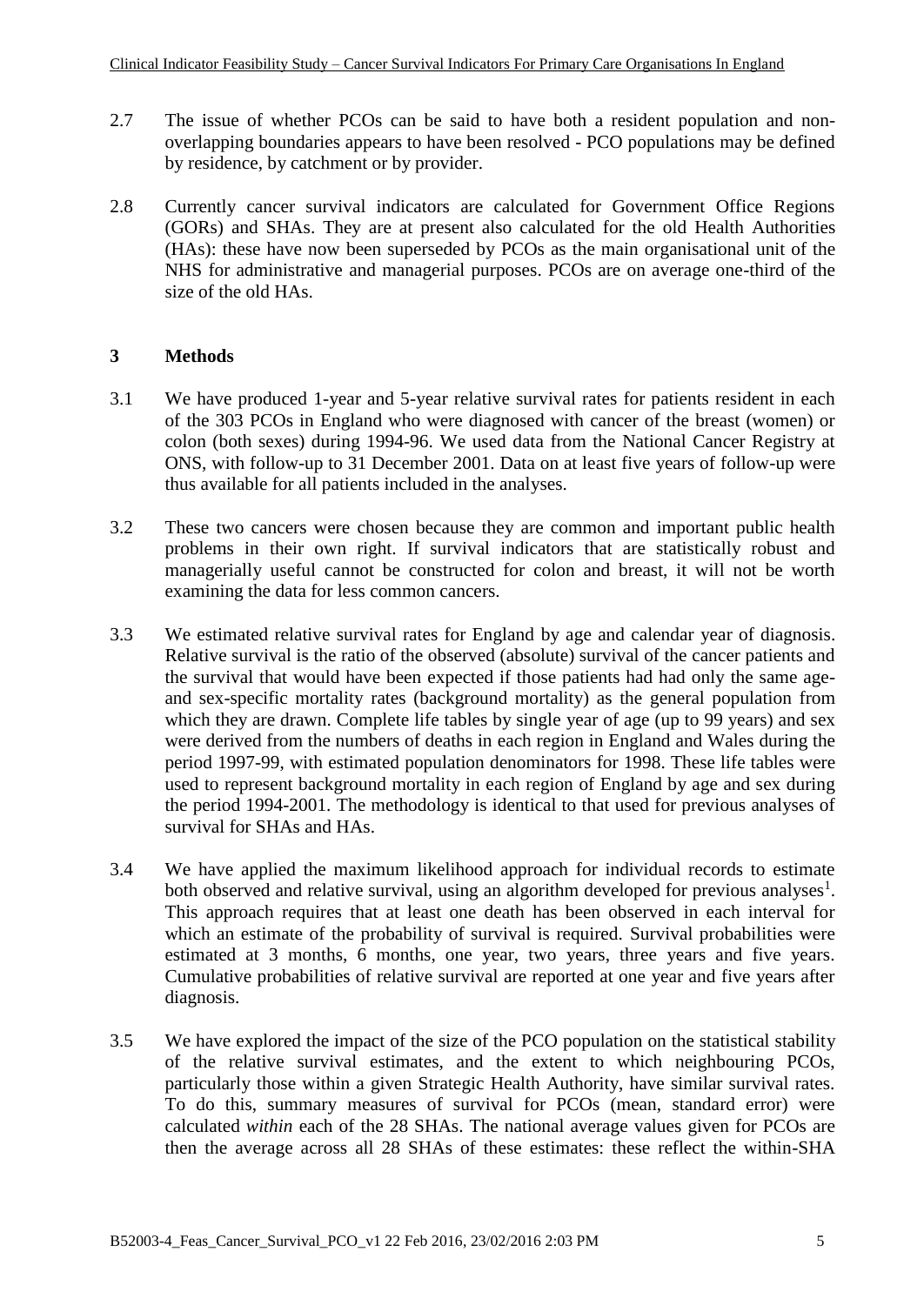variation of PCO survival rates, and are much less variable than the simple average of all 303 estimates for the individual PCOs.

#### **4 Results**

- 4.1 One-year and 5-year relative survival estimates for breast cancer and colon cancer are presented in annex tables, by SHA and by PCO, for each year of incidence 1994, 1995 and 1996 and for the entire three-year period 1994-96.
- 4.2 The main points revealed by these data are:
	- relative survival for some PCOs cannot be estimated, particularly for colon cancer
	- survival varies widely between PCOs within many SHAs
	- the standard error of many survival estimates is large
	- survival within many PCOs varies widely from year to year

#### 4.3 **Number of deaths by sex and year of diagnosis in PCOs and SHAs**

- 4.3.1 The statistical precision of survival estimates depends essentially on the number of events (deaths) that contribute to the estimate. In turn, this depends on both the number of patients who are diagnosed (the incidence rate, and the size and age(-sex) structure of the underlying population) and the lethality of the tumour, which also varies with age and sex, and over time, as well as between geographic areas.
- 4.3.2 The range and variability in the number of deaths included in the analyses for each cancer and in each PCO are important guides to the precision of the estimates, and in turn to the reliability of the indicators as comparative measures of performance.
- 4.3.3 *PCOs*
- 4.3.4 Among patients resident in each of the 303 PCOs in each of the calendar years 1994, 1995 and 1996, an average of about 30 deaths arising within 5 years of the diagnosis were included in the analyses for women with breast cancer, and 30 deaths for colon cancer (both sexes combined) (Tables 1a and 1b). For a quarter of PCOs, however, fewer than 10 deaths were observed among colon cancer patients by sex and year of diagnosis, and for 5 to 12 PCOs in each of the three years of diagnosis, no deaths at all were recorded.
- 4.3.5 For women with breast cancer, at least 10 deaths were included in the analyses for each year of diagnosis in more than 95% of PCOs, and only one PCO had no death for a given year of diagnosis.

#### 4.3.6 *SHAs*

4.3.7 In contrast, the average number of deaths within five years of diagnosis that could be included in the analyses at SHA level for each year of diagnosis was much larger: about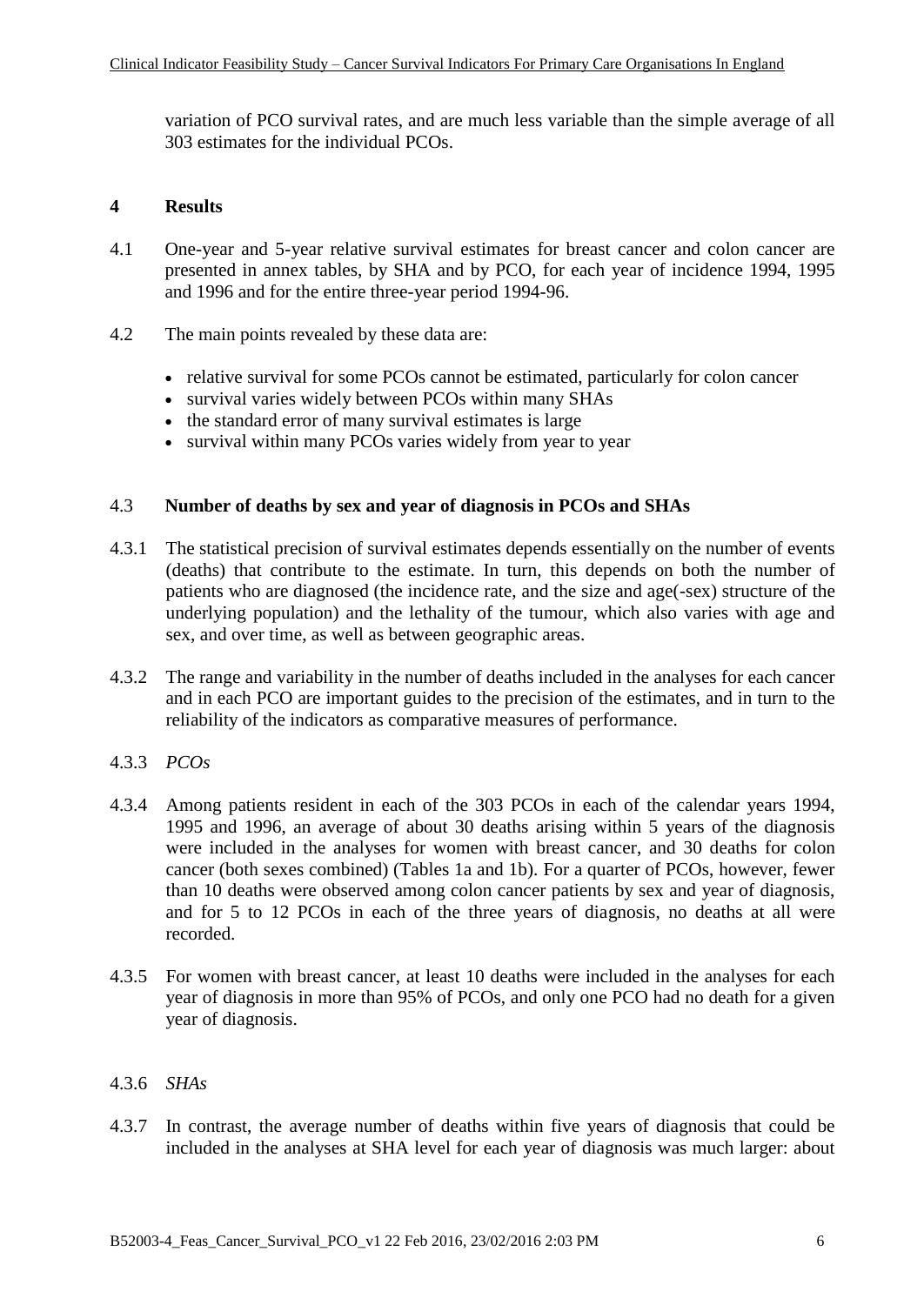168 in each sex for colon cancer and 302 for women with breast cancer, with a minimum of 60 and 156 deaths, respectively.

#### **Table 1a:**

**Number of deaths within five years among women diagnosed with breast cancer, by geographic unit of residence and year of diagnosis, England, 1994-96**

|         | <b>Number of deaths</b> |                  |     |                  |                |      |  |  |  |  |
|---------|-------------------------|------------------|-----|------------------|----------------|------|--|--|--|--|
| Year    |                         | PCO <sup>1</sup> |     | SHA <sup>1</sup> |                |      |  |  |  |  |
|         | <b>Mean</b>             | $\rm{Range}^2$   |     | <b>Mean</b>      | $\rm{Range}^2$ |      |  |  |  |  |
| 1994    | 29                      | 12               | 57  | 315              | 159            | 474  |  |  |  |  |
| 1995    | 30                      | 13               | 54  | 321              | 190            | 495  |  |  |  |  |
| 1996    | 30                      | 13               | 52  | 322              | 195            | 482  |  |  |  |  |
| 1994-96 | 88                      | 43               | 159 | 958              | 541            | 1463 |  |  |  |  |

<sup>1</sup> Primary Care Organisation and Strategic Health Authority

<sup>2</sup> Range: 5th and 95th percentile values

No death in one PCO

#### **Table 1b:**

**Number of deaths within five years among patients diagnosed with colon cancer, by sex, geographic unit of residence and year of diagnosis, England, 1994-96**

|         |            |                                      | <b>Number of deaths</b> |    |             |                |     |  |  |
|---------|------------|--------------------------------------|-------------------------|----|-------------|----------------|-----|--|--|
| Year    | <b>Sex</b> | PCO <sup>1</sup><br>SHA <sup>1</sup> |                         |    |             |                |     |  |  |
|         |            | <b>Mean</b>                          | Range <sup>2</sup>      |    | <b>Mean</b> | $\rm{Range}^2$ |     |  |  |
| 1994    | М          | 15                                   | 5                       | 30 | 166         | 70             | 281 |  |  |
|         | F          | 15                                   | 5                       | 30 | 169         | 84             | 274 |  |  |
| 1995    | М          | 15                                   | 5                       | 32 | 168         | 89             | 280 |  |  |
|         | F          | 15                                   | 5                       | 30 | 168         | 87             | 281 |  |  |
| 1996    | М          | 16                                   | 5                       | 30 | 171         | 75             | 298 |  |  |
|         | F          | 16                                   | 4                       | 31 | 171         | 81             | 283 |  |  |
| 1994-96 | М          | 46                                   | 20                      | 87 | 504         | 249            | 850 |  |  |
|         | F          | 47                                   | 20                      | 84 | 508         | 261            | 827 |  |  |

<sup>1</sup> Primary Care Organisation and Strategic Health Authority

<sup>2</sup> Range: 5th and 95th percentile values

No death in 5 to 12 PCOs in a given year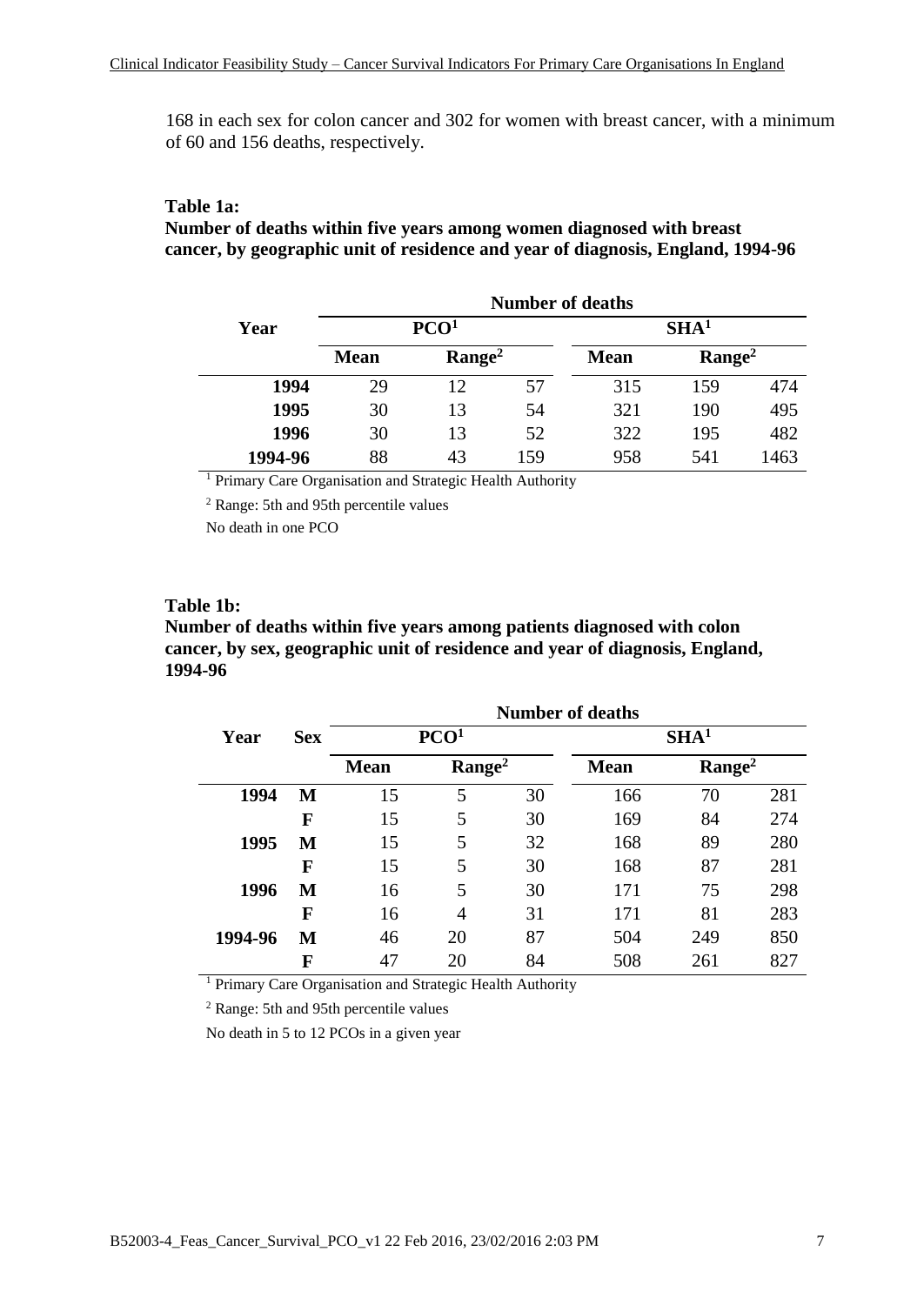#### 4.4 **"External reliability" of relative survival estimates**

#### 4.4.1 *PCOs*

- 4.4.2 For breast cancer, it was possible to estimate 1-year and 5-year relative survival rates for nearly all the PCOs for women diagnosed in each of the three years 1994-96 (Tables 2a and 2b). For colon cancer, 1-year survival estimates for either men or women could not be obtained for up to 15 PCOs, and 5-year survival could not be estimated for up to 60 (20%) of the 303 PCOs.
- 4.4.3 Tables 2a and 2b also show the average survival rates for PCOs at one and five years, and the average survival rates for the 28 SHAs, for each year 1994, 1995 and 1996 and for the three-year period 1994-96. The tables also show a range that includes 90% of all the values observed (between the  $5<sup>th</sup>$  and  $95<sup>th</sup>$  percentiles). For both breast cancer in women and colon cancer in both sexes, the mean 1-year and 5-year survival rates are fairly stable across the three years of incidence.

#### **Table 2a:**

**Distribution of one-year and five-year relative survival estimates for women with breast cancer, by geographic unit of residence and year of diagnosis, England, 1994-96**

|         |             |                    |      | One-year relative survival (%) |                  |                    |      |      |
|---------|-------------|--------------------|------|--------------------------------|------------------|--------------------|------|------|
|         |             | PCO <sup>1</sup>   |      |                                | SHA <sup>1</sup> |                    |      |      |
| Year    | <b>Mean</b> | Range <sup>2</sup> |      | N                              | <b>Mean</b>      | Range <sup>2</sup> |      |      |
| 1994    | 301         | 92.6               | 86.0 | 98.2                           | 28               | 93.1               | 87.0 | 97.7 |
| 1995    | 302         | 93.0               | 85.9 | 98.0                           | 28               | 93.4               | 89.8 | 97.0 |
| 1996    | 302         | 93.4               | 87.4 | 98.3                           | 28               | 93.6               | 89.4 | 96.5 |
| 1994-96 | 302         | 93.2               | 88.9 | 97.2                           | 28               | 93.4               | 89.5 | 96.5 |

|         |                  |                  |      |      | Five-year relative survival $(\% )$ |             |                |      |
|---------|------------------|------------------|------|------|-------------------------------------|-------------|----------------|------|
|         |                  | PCO <sup>1</sup> |      |      | SHA <sup>1</sup>                    |             |                |      |
| Year    | <b>Mean</b><br>N |                  |      |      |                                     | <b>Mean</b> | $\rm{Range}^2$ |      |
| 1994    | 301              | 76.0             | 65.2 | 86.1 | 28                                  | 76.6        | 71.O           | 82.3 |
| 1995    | 302              | 76.5             | 66.9 | 85.9 | 28                                  | 77.1        | 71.5           | 81.7 |
| 1996    | 302              | 77 7             | 66.3 | 87.3 | 28                                  | 78.0        | 72.0           | 82.3 |
| 1994-96 | 302              | 77 1             | 70.2 | 84.5 | 28                                  | 77 3        | 71 J           | 80.7 |

<sup>1</sup> Primary Care Organisation and Strategic Health Authority

<sup>2</sup> Range: 5th and 95th percentile values

PCO estimates are adjusted for SHA

4.4.4 For breast cancer, 90% of the 5-year survival estimates for PCOs in each year of diagnosis were included in an absolute range of approximately 20% (67-86%), or 10% on either side of the average value (around 77%). For 5-year survival from colon cancer in each sex, this range exceeds 35%; e.g. for men diagnosed in 1994, 90% of the values were in the range 20.8% to 60.9% around the mean of 41.1%. This means that, for the 303 PCOs, the 5-year survival rates for patients diagnosed with breast cancer and colon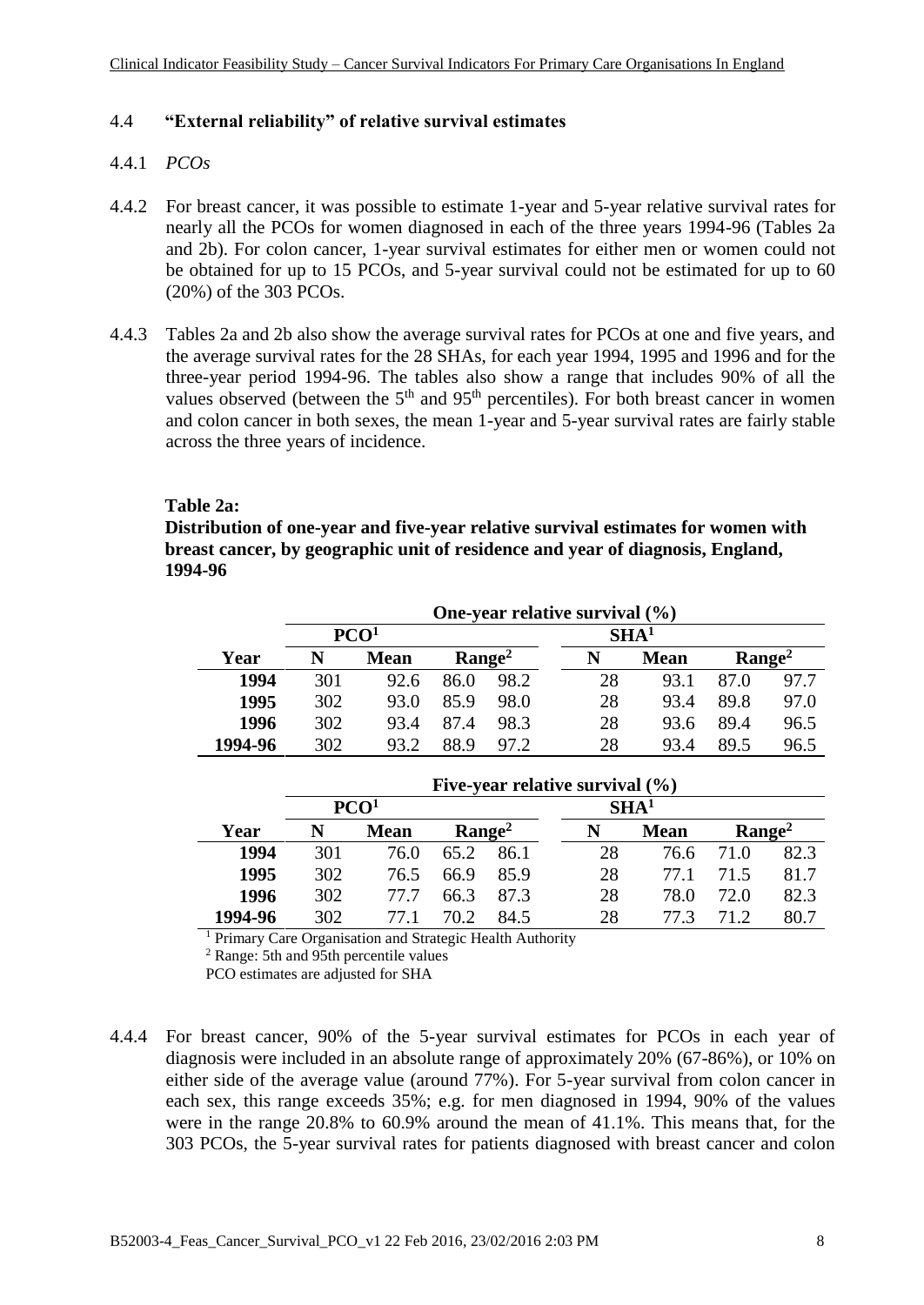cancer in a single year span a range of more than 20% and 35%, respectively, around the national average value.

#### **Table 2b:**

**Distribution of one-year and five-year relative survival estimates for patients with colon cancer, by sex, geographic unit of residence and year of diagnosis, England, 1994-96**

|         |            |                  | One-year relative survival $(\% )$ |                |      |                  |             |                |      |  |  |  |
|---------|------------|------------------|------------------------------------|----------------|------|------------------|-------------|----------------|------|--|--|--|
|         |            |                  | PCO <sup>1</sup>                   |                |      | SHA <sup>1</sup> |             |                |      |  |  |  |
| Year    | <b>Sex</b> | <b>Mean</b><br>N |                                    | $\rm{Range}^2$ |      | N                | <b>Mean</b> | $\rm{Range}^2$ |      |  |  |  |
| 1994    | М          | 289              | 65.7                               | 43.8           | 83.9 | 28               | 67.4        | 59.4           | 73.1 |  |  |  |
|         | F          | 288              | 65.1                               | 44.1           | 82.9 | 28               | 65.5        | 57.5           | 72.7 |  |  |  |
| 1995    | М          | 288              | 66.3                               | 49.6           | 84.8 | 28               | 67.2        | 58.6           | 73.8 |  |  |  |
|         | F          | 290              | 63.6                               | 45.6           | 79.1 | 28               | 65.2        | 57.8           | 74.7 |  |  |  |
| 1996    | М          | 285              | 67.5                               | 51.3           | 83.3 | 28               | 68.6        | 59.8           | 77.8 |  |  |  |
|         | F          | 280              | 65.3                               | 46.6           | 83.6 | 28               | 66.3        | 59.2           | 72.7 |  |  |  |
| 1994-95 | М          | 301              | 67.1                               | 55.2           | 78.5 | 28               | 67.8        | 60.5           | 73.1 |  |  |  |
|         | F          | 300              | 65.1                               | 54.1           | 75.6 | 28               | 65.6        | 57.9           | 72.4 |  |  |  |

|         |            |     |                  |                |      | Five-year relative survival $(\% )$ |             |                |      |
|---------|------------|-----|------------------|----------------|------|-------------------------------------|-------------|----------------|------|
|         |            |     | PCO <sup>1</sup> |                |      | SHA <sup>1</sup>                    |             |                |      |
| Year    | <b>Sex</b> | N   | <b>Mean</b>      | $\rm{Range}^2$ |      | N                                   | <b>Mean</b> | $\rm{Range}^2$ |      |
| 1994    | M          | 254 | 41.1             | 20.8           | 60.9 | 28                                  | 43.5        | 34.3           | 51.3 |
|         | F          | 252 | 42.6             | 22.2           | 60.7 | 28                                  | 45.0        | 30.7           | 54.7 |
| 1995    | М          | 243 | 42.0             | 23.7           | 60.1 | 28                                  | 43.6        | 31.9           | 50.8 |
|         | F          | 245 | 42.4             | 23.8           | 59.9 | 28                                  | 44.3        | 36.8           | 51.1 |
| 1996    | М          | 258 | 43.2             | 24.4           | 61.3 | 28                                  | 46.1        | 36.5           | 53.5 |
|         | F          | 252 | 44.1             | 22.9           | 63.3 | 28                                  | 46.0        | 36.9           | 53.1 |
| 1994-95 | M          | 295 | 43.3             | 29.7           | 56.0 | 28                                  | 44.4        | 37.8           | 50.1 |
|         | F          | 298 | 44.0             | 30.5           | 57.0 | 28                                  | 45.1        | 35.9           | 51.4 |

<sup>1</sup> Primary Care Organisation and Strategic Health Authority

<sup>2</sup> Range: 5th and 95th percentile values

PCO estimates are adjusted for SHA

4.4.5 It is noticeable that, even when we estimated survival for three years of incident cases (1994-96) for PCOs, the range that contained 90% (technically the  $5<sup>th</sup>$ -95<sup>th</sup> percentile range) of all the observed values around the national average value for 1-year and 5-year survival remained wide. Thus for women with breast cancer, this 90% range is 8% around the mean of 93% for 1-year survival and 14% around the national mean of 77% for 5-year survival. For colon cancer, this 90% range still encompasses about 22% around the national mean 1-year survival rate of 66% or so in each sex, and about 26% around the national mean 5-year survival of 43-44% in each sex.

#### 4.4.6 *SHAs*

4.4.7 For SHAs, a survival estimate could be made in every case. For women diagnosed with breast cancer in each of the three years 1994-96, the 90% range of estimates spans about 8% around the average value of 93% for one-year survival, and 10% around the average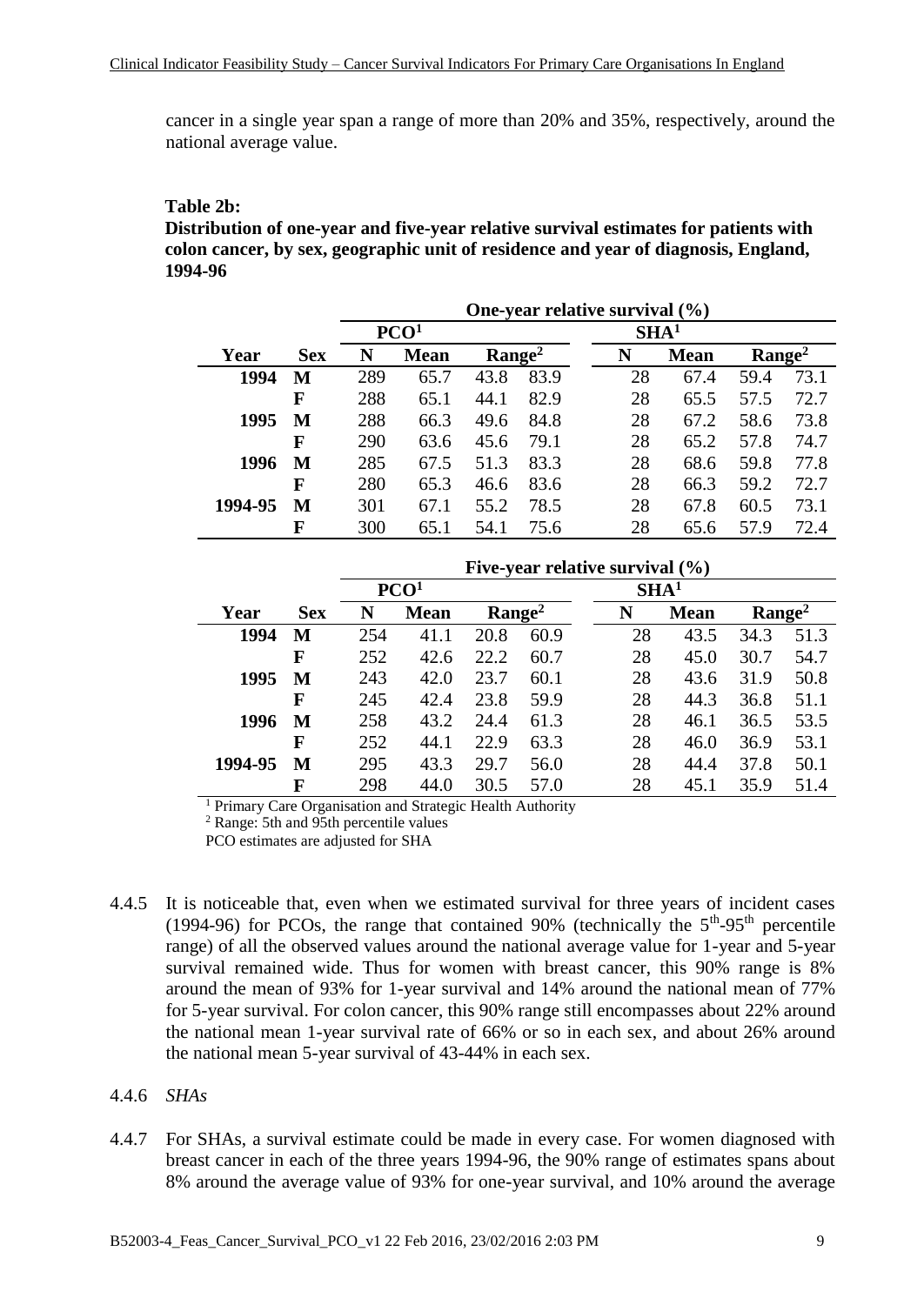value of 77% or so for five-year survival. For men or women diagnosed with colon cancer in each year, the corresponding figures are a range of about 13-15% around the mean value of 66% or so for one-year survival, and a range of 15-17% around the mean value of about 45% for 5-year survival.

- 4.4.8 In short, survival rates among the 28 SHAs show less inherent variability, as would be expected. The 90% range of SHA survival estimates around the national mean is usually one-third to one-half smaller for breast cancer and 40-60% smaller for colon cancer, compared to the corresponding range for the survival estimates among the 303 PCOs.
- 4.4.9 Another way of expressing this would be to say that random fluctuation (noise) in the survival estimates for PCOs is large because the numbers of patients included in the analyses is relatively small, even for common cancers such as those of breast and colon. This noise is likely to drown out any plausible degree of (true) geographic variation in survival between PCOs.

#### 4.5 **"Internal reliability" of relative survival estimates**

4.5.1 We used two measures to document the statistical precision of survival estimates for PCOs and SHAs, and thus of their reliability or robustness for each of these alternative geographic units of analysis - the distribution of the standard error of the relative survival estimates, and the coefficient of variation (CV) (Tables 3a and 3b). The CV expresses the standard deviation of a survival estimate in a given area as a percentage of the overall mean value: it is independent of the numerical value of the survival rate. Again, the PCO results have been adjusted for SHA.

#### 4.5.2 *Standard errors*

- 4.5.3 For annual estimates in PCOs, the mean of the standard errors of 1-year and 5-year survival ranges between 3.2 and 5.7 for women with breast cancer, and between 10 and 12 for colon cancer in each sex.
- 4.5.4 For annual estimates in SHAs, the mean of the standard errors of 1-year and 5-year survival ranges between 1.0 and 1.7 for women with breast cancer, and between 3.2 and 4.0 for colon cancer in each sex.

#### 4.5.5 *Coefficient of variation*

- 4.5.6 Variability in the annual estimates of 5-year survival represents 8% of the mean survival in PCOs for breast cancer (2% in SHAs) and 30% for colon cancer (9% in SHAs).
- 4.5.7 Use of three years of data (1994-96) reduces this substantial variability for PCOs. For breast cancer, the CV falls from 4% to 2% for 1-year survival and from 8% to 4 % for 5 year survival. For colon cancer, however, the CV remains as high as 10% for 1-year survival and 18% for 5-year survival.
- 4.5.8 With three years of data (1994-96), the coefficient of variation of survival estimates for SHAs is 1% for breast cancer and 3-5% for colon cancer in each sex.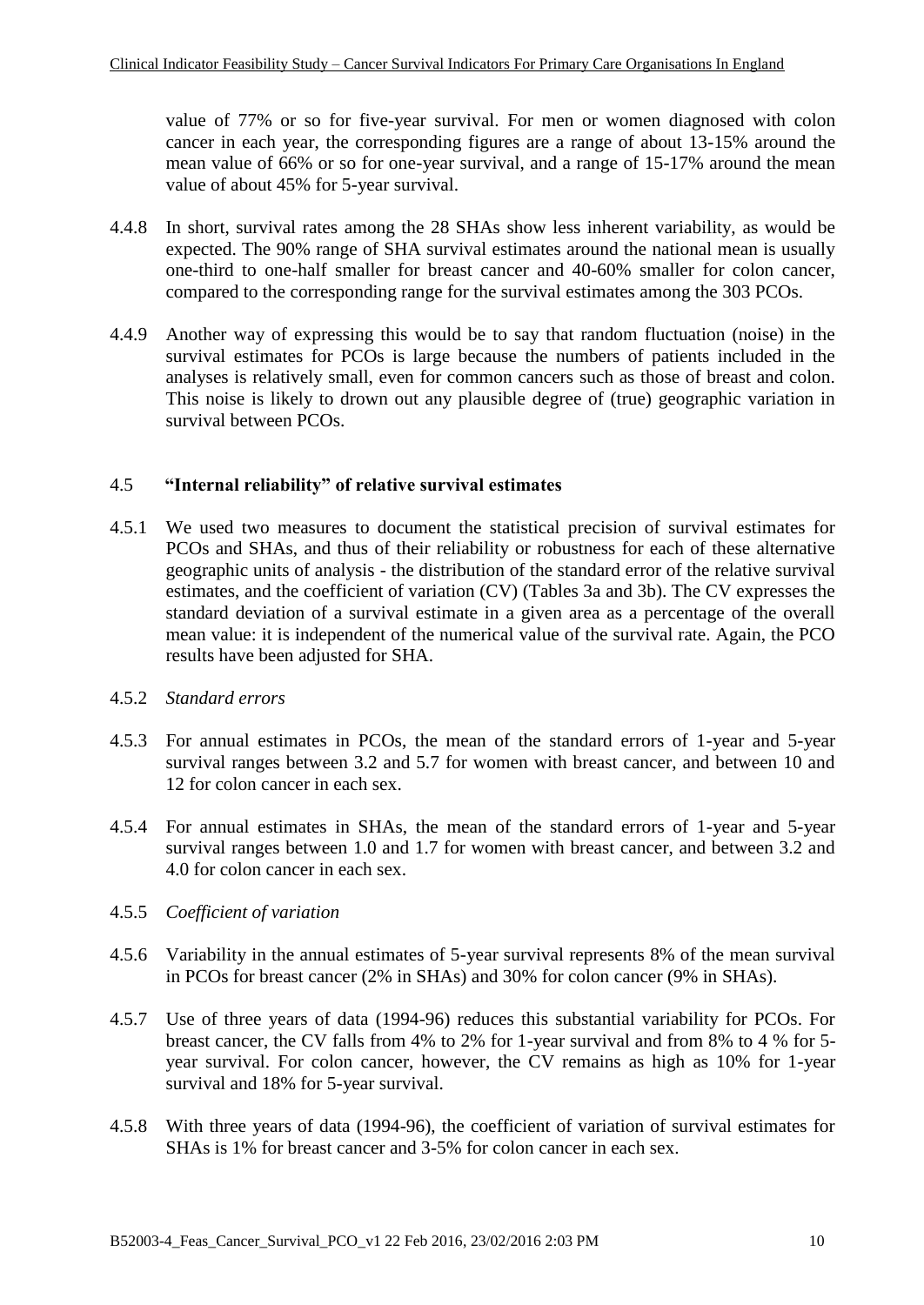#### **Table 3a:**

**Distribution of the standard error of relative survival rates for women with breast cancer, by geographic unit of residence and year of diagnosis, England, 1994-96**

|         |             |                  |     | Standard error of one-year relative survival |                  |                |     |                                   |  |  |
|---------|-------------|------------------|-----|----------------------------------------------|------------------|----------------|-----|-----------------------------------|--|--|
|         |             | PCO <sup>1</sup> |     |                                              | SHA <sup>1</sup> |                |     |                                   |  |  |
|         |             |                  |     | <b>Mean</b><br>of CV <sup>3</sup>            |                  |                |     | <b>Mean</b><br>of CV <sup>3</sup> |  |  |
| Year    | <b>Mean</b> | $\rm{Range}^2$   |     | $\mathcal{O}_0$                              | <b>Mean</b>      | $\rm{Range}^2$ |     | $(\%)$                            |  |  |
| 1994    | 3.4         | 2.0              | 5.1 | 4                                            | 1.0              | 0.7            | 1.3 |                                   |  |  |
| 1995    | 3.3         | 2.0              | 5.0 | $\overline{4}$                               | 1.0              | 0.8            | 1.3 |                                   |  |  |
| 1996    | 3.2         | 1.9              | 4.9 | 3                                            | 0.9              | 0.7            | 1.3 |                                   |  |  |
| 1994-96 | 19          | 1.2              | 2.7 | $\mathcal{D}$                                | 0.6              | 0.4            | 0.7 |                                   |  |  |

#### **Standard error of five-year relative survival PCO<sup>1</sup> SHA<sup>1</sup> Year Mean Range<sup>2</sup> Mean of CV<sup>3</sup> (%) Mean Range<sup>2</sup> Mean of CV<sup>3</sup> (%) 1994** 5.7 4.0 8.0 8 1.7 1.3 2.1 2 **1995** 5.7 4.0 8.2 8 1.7 1.3 2.1 2 **1996** 5.6 3.9 7.9 7 1.6 1.3 2.1 2 **1994-96** 3.2 2.3 4.4 4 1.0 0.8 1.2 1

<sup>1</sup> Primary Care Organisation and Strategic Health Authority

<sup>2</sup> Range: 5th and 95th percentile values

<sup>3</sup> CV: coefficient of variation

PCO estimates are adjusted for SHA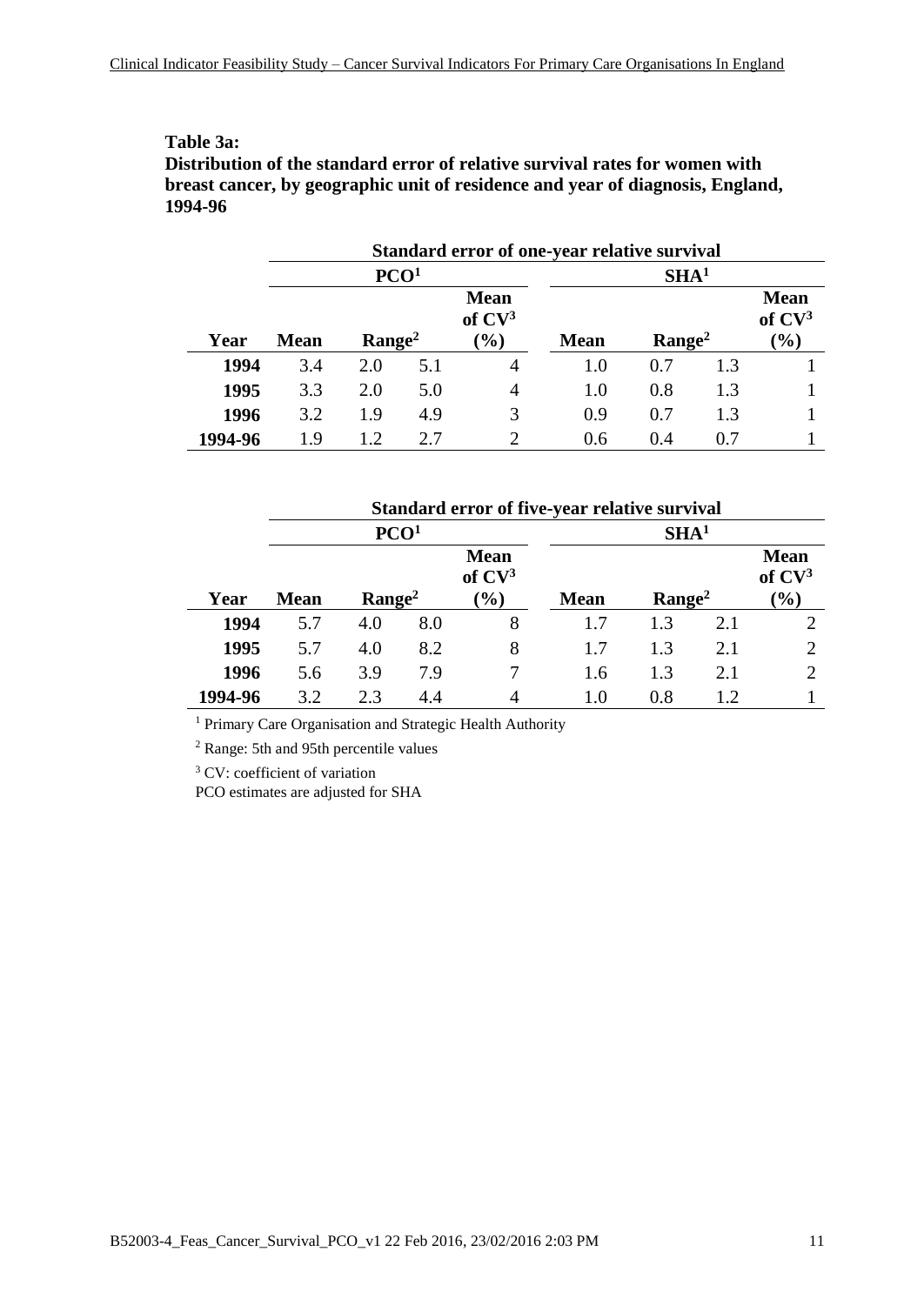#### **Table 3b:**

**Distribution of the standard error of relative survival rates for patients with colon cancer, by sex, geographic unit of residence and year of diagnosis, England, 1994-96**

|         |            | Standard error of one-year relative survival |     |                    |                                                    |             |                    |                  |                                   |  |
|---------|------------|----------------------------------------------|-----|--------------------|----------------------------------------------------|-------------|--------------------|------------------|-----------------------------------|--|
|         |            |                                              |     | PCO <sup>1</sup>   |                                                    |             |                    | SHA <sup>1</sup> |                                   |  |
| Year    | <b>Sex</b> | <b>Mean</b>                                  |     | Range <sup>2</sup> | <b>Mean</b><br>of CV <sup>3</sup><br>$\frac{9}{6}$ | <b>Mean</b> | Range <sup>2</sup> |                  | <b>Mean</b><br>of $CV3$<br>$(\%)$ |  |
| 1994    | M          | 10.9                                         |     | 7.5 15.6           | 18                                                 | 3.4         | 2.5                | 4.9              | 5                                 |  |
|         | F          | 10.5                                         | 7.6 | 14.2               | 17                                                 | 3.3         | 2.5                | 4.6              |                                   |  |
| 1995    | M          | 10.8                                         | 7.4 | 14.8               | 17                                                 | 3.3         | 2.5                | 4.7              |                                   |  |
|         | F          | 10.7                                         | 7.7 | 14.9               | 18                                                 | 3.3         | 2.5                | 4.4              |                                   |  |
| 1996    | M          | 10.5                                         | 7.6 | 14.3               | 16                                                 | 3.2         | 2.5                | 4.3              |                                   |  |
|         | F          | 10.4                                         | 7.2 | 14.2               | 17                                                 | 3.2         | 2.4                | 4.3              |                                   |  |
| 1994-95 | M          | 6.4                                          | 4.6 | 8.9                | 10                                                 | 1.9         | 1.5                | 2.6              |                                   |  |
|         | F          | 6.3                                          | 4.5 | 8.4                | 10                                                 | 1.9         | 1.4                | 2.5              |                                   |  |

|         |            |                                      |     |                    | Standard error of five-year relative survival |             |                    |     |                         |
|---------|------------|--------------------------------------|-----|--------------------|-----------------------------------------------|-------------|--------------------|-----|-------------------------|
|         |            | PCO <sup>1</sup><br>SHA <sup>1</sup> |     |                    |                                               |             |                    |     |                         |
| Year    | <b>Sex</b> | <b>Mean</b>                          |     | Range <sup>2</sup> | <b>Mean</b><br>of $CV3$                       | <b>Mean</b> | Range <sup>2</sup> |     | <b>Mean</b><br>of $CV3$ |
|         |            |                                      |     |                    | $(\%)$                                        |             |                    |     | $(\%)$                  |
| 1994    | M          | 12.3                                 | 8.6 | 17.0               | 35                                            | 4.0         | 3.0                | 6.0 | 9                       |
|         | F          | 11.8                                 | 8.5 | 16.0               | 33                                            | 3.8         | 2.8                | 5.1 | 9                       |
| 1995    | M          | 12.0                                 | 8.3 | 15.9               | 32                                            | 3.9         | 2.9                | 5.4 | 9                       |
|         | F          | 11.8                                 | 8.5 | 16.2               | 31                                            | 3.8         | 2.9                | 5.0 | 9                       |
| 1996    | M          | 12.2                                 | 9.0 | 16.0               | 31                                            | 3.9         | 2.8                | 5.6 | 9                       |
|         | F          | 11.9                                 | 8.5 | 16.6               | 30                                            | 3.7         | 2.7                | 4.9 | 8                       |
| 1994-95 | M          | 7.4                                  | 5.3 | 10.0               | 18                                            | 2.3         | 1.7                | 3.1 |                         |
|         | F          | 7.2                                  | 5.2 | 9.7                | 17                                            | 2.2         | 1.6                | 2.9 |                         |

<sup>1</sup> Primary Care Organisation and Strategic Health Authority

<sup>2</sup> Range: 5th and 95th percentile values

<sup>3</sup> CV: coefficient of variation

PCO estimates are adjusted for SHA

#### 4.6 **"Temporal reliability" of relative survival estimates**

4.6.1 Tables 4a and 4b present the year-to-year fluctuation of the annual estimates of one-year and five-year survival for PCOs and SHAs. For each PCO or SHA, this is quantified as the average of the two successive absolute differences between the survival rates for patients diagnosed in 1994 and 1995, and those diagnosed in 1995 and 1996. Thus for three successive estimates of 26%, 39% and 30%, the value would be 11% (the mean of 13% and 9%, ignoring the sign of the difference).

4.6.2 The mean of the year-to-year differences is about 3 times larger for PCOs than for SHAs, for both cancers, each sex and both survival estimates (1-year or 5-year survival).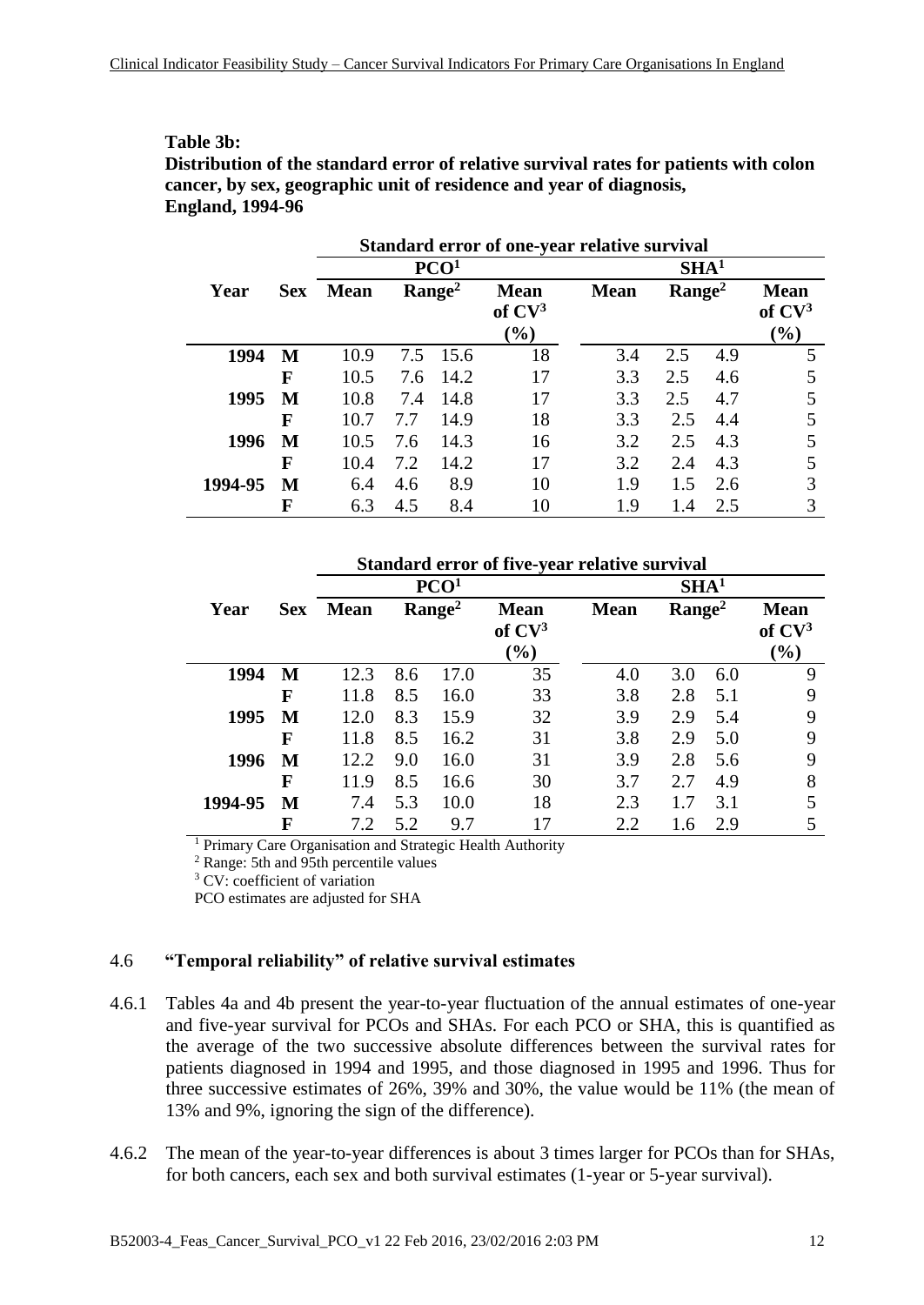4.6.3 On average, the year-to-year fluctuation in 1-year or 5-year survival for colon cancer was 14% in each sex for PCO-based estimates, but less than 5% for SHA-based estimates. Five per cent of PCOs experienced year-to-year fluctuations greater than about 30% (about 7-10% for SHAs). Conversely, in the 5% of PCOs with the smallest fluctuations, the average year-to-year shift was only 3-5% for colon cancer and about 1% for breast cancer.

#### **Table 4a:**

**Year-to-year fluctuation in one-year and five-year relative survival estimates for women with breast cancer, by geographic unit of residence and year of diagnosis, England, 1994-96**

|                             | Annual fluctuation (%) in survival over 1994-96 |                    |      |                  |                |     |  |  |  |  |
|-----------------------------|-------------------------------------------------|--------------------|------|------------------|----------------|-----|--|--|--|--|
|                             |                                                 | PCO <sup>1</sup>   |      | SHA <sup>1</sup> |                |     |  |  |  |  |
| <b>Year of</b><br>follow-up | <b>Mean</b>                                     | Range <sup>2</sup> |      | <b>Mean</b>      | $\rm{Range}^2$ |     |  |  |  |  |
|                             | 3.8                                             | 0.9                | 8.6  | 1.3              | 0.6            | 2.2 |  |  |  |  |
|                             | 7 O                                             | 16                 | 14.4 |                  | 0.4            | 3.9 |  |  |  |  |

<sup>1</sup> Primary Care Organisation and Strategic Health Authority

<sup>2</sup> Range: 5th and 95th percentile values

#### **Table 4b:**

**Year-to-year fluctuation in one-year and five-year relative survival estimates for patients with colon cancer, by sex, geographic unit of residence and year of diagnosis, England, 1994-96**

|                             |            | Annual fluctuation (%) in survival over 1994-96 |                  |      |             |                  |      |  |  |  |  |
|-----------------------------|------------|-------------------------------------------------|------------------|------|-------------|------------------|------|--|--|--|--|
|                             |            |                                                 | PCO <sup>1</sup> |      |             | SHA <sup>1</sup> |      |  |  |  |  |
| <b>Year of</b><br>follow-up | <b>Sex</b> | <b>Mean</b>                                     | $\rm{Range}^2$   |      | <b>Mean</b> | $\rm{Range}^2$   |      |  |  |  |  |
|                             | М          | 13.3                                            | 2.9              | 30.1 | 4.3         | 1.0              | 8.2  |  |  |  |  |
|                             | F          | 13.7                                            | 2.3              | 29.6 | 3.8         | 0.9              | 7.3  |  |  |  |  |
| 5                           | М          | 14.2                                            | 2.5              | 32.5 | 4.8         | 1.7              | 8.7  |  |  |  |  |
|                             | F          | 14.5                                            | 3.0              | 33.6 | 4.5         | 1.5              | 10.0 |  |  |  |  |

<sup>1</sup> Primary Care Organisation and Strategic Health Authority

<sup>2</sup> Range: 5th and 95th percentile values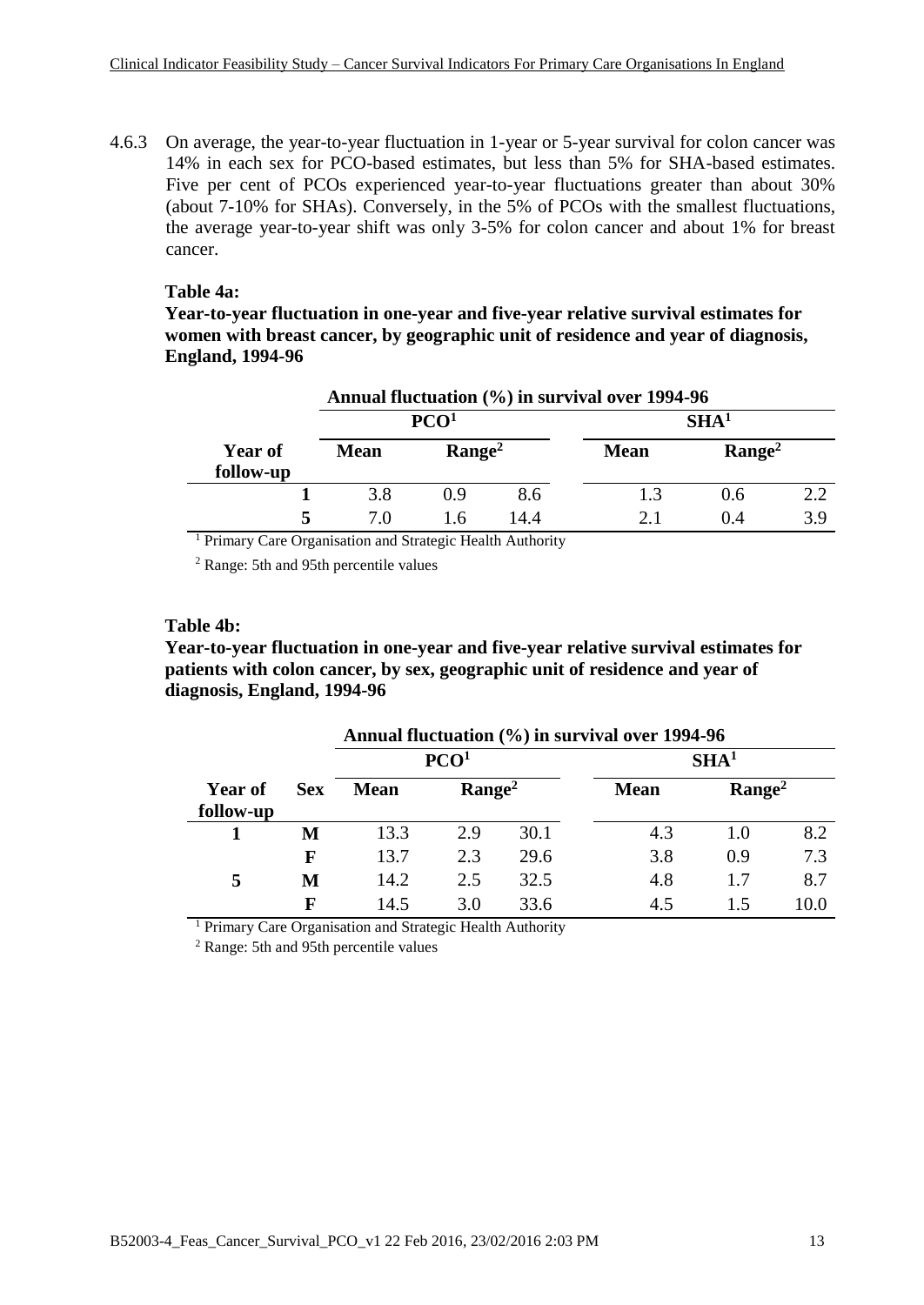#### **5 Statistical issues**

#### 5.1 **Year-to-year fluctuations**

- 5.1.1 The results show that estimates of cancer survival based on patients diagnosed in a single year in PCOs may not be sufficiently reliable for use as indicators because of small numbers of deaths, even though we looked at two of the most common cancers in England.
- 5.1.2 Survival (especially 5-year survival) rates are not even estimable for all 303 PCOs if the analyses are restricted to a single year of diagnosis.
- 5.1.3 For PCOs, the variability of the survival estimates is very large, although it is difficult to say how much larger it is than the underlying real variation between PCOs.
- 5.1.4 However, it is also unlikely that 5-year survival for colon cancer could range from 20% to 60% in PCOs within the same SHA: in our previous research on cancer survival in England and Wales, the absolute differences in 5-year survival between the richest and poorest fifths of the population were always less than 15%, whether nationally or within any of the NHS Regions of England.
- 5.1.5 The observation of such large year-to-year fluctuations in survival within a small area such as the PCO may be due to: (i) statistical instability; (ii) changes in the PCO age structure of cancer patients in a given PCO as a result of random fluctuation in incidence; (iii) changes in health care system. The impact on cancer survival at PCO level of any modification in local health care policy, even successfully and rapidly applied, is likely to become undistinguishable from this background noise. Thus the national average survival rate for England has changed by less than 5-8% in any five-year period in the last 15 years<sup>2</sup>. This magnitude of change in survival over time is smaller than the range of estimates between PCOs.

### 5.2 **Impact on national ranking of PCOs in England**

- 5.2.1 The impact on national ranking of PCOs in England of fluctuation in the survival estimates between successive years of diagnosis (1994, 1995 and 1996) was evaluated. A given PCO could be ranked from 1 to 303 in any given year. For every analysis we carried out, i.e. for one-year and five-year survival for breast cancer and for colon cancer in each sex, the ranking for more than half the PCOs changed by more than 60 in each successive year. For about three-quarters of the  $PCOs - again$ , in every analysis - the national ranking changed by 30 or more between successive years of diagnosis.
- 5.2.2 Even survival estimates for larger areas (the 95 Health Authorities of England as defined in 2001) were affected by instability of ranking, even though these estimates were based on three years of incidence data (1993-95). We have reported on this previously<sup>3</sup>.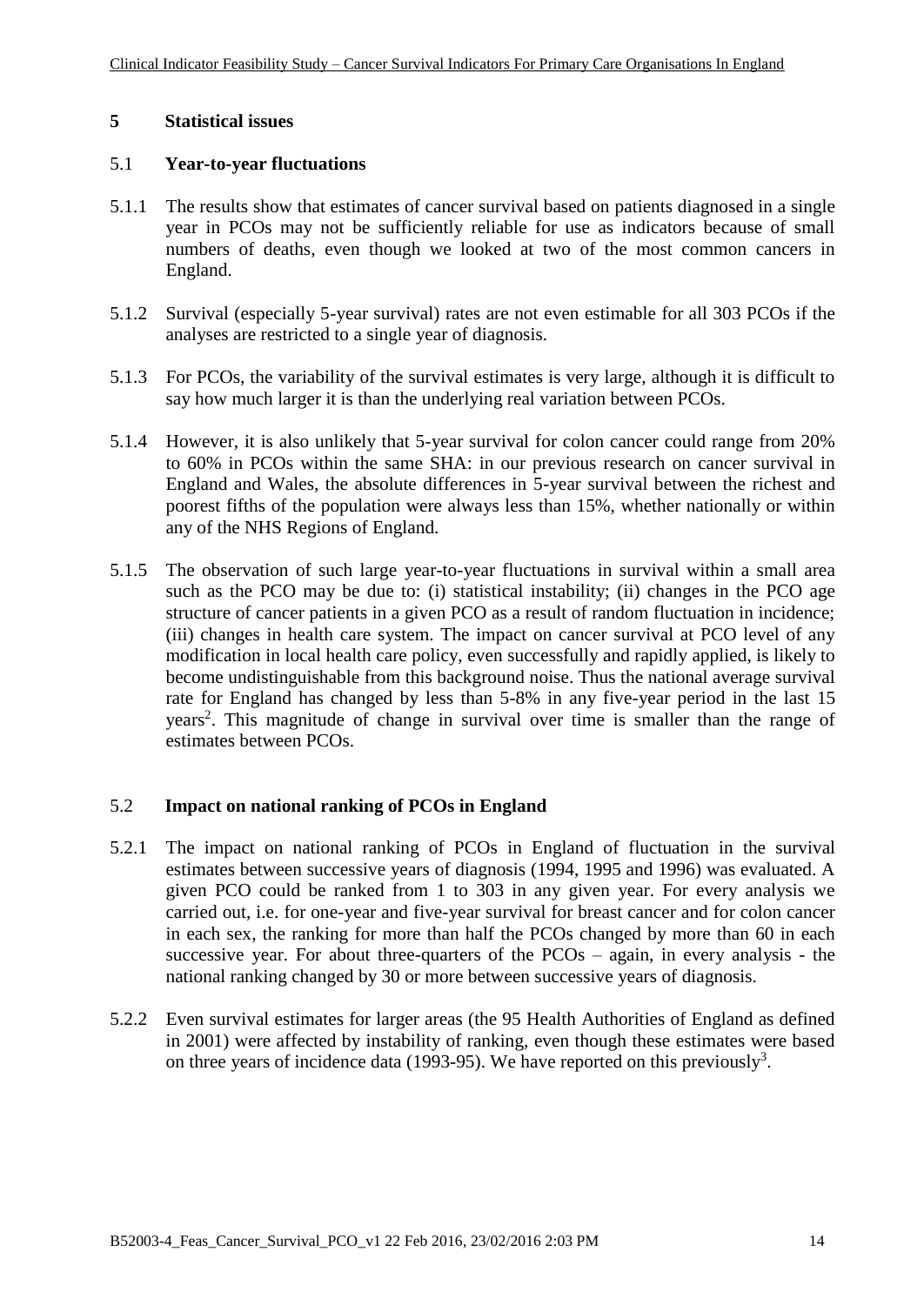#### 5.3 **Age-standardisation**

- 5.3.1 The issue of the age distribution of cancer patients included in survival analysis requires comment here. A relative survival rate is not age-adjusted *per se*. It adjusts for agespecific mortality from other causes, but as with most biological and clinical risks, the relative survival from cancer is *itself* often age-dependent. For many cancers, the difference in relative survival between young and old patients may be large.
- 5.3.2 Comparison of relative survival estimates that include patients of all ages may therefore be misleading if the age distribution of the two groups of cancer patients differs markedly. Age-specific relative survival rates can and should be examined, but if one summary measure of overall survival is needed, age-standardisation is desirable (the effect of age can also be modelled). This is particularly so when large numbers of estimates need to be compared or ranked, and it is impractical to include more than one estimate for a given area in the comparison. The rationale for age-standardisation of survival comparisons is thus the same as for incidence or mortality comparisons, but here it is the age distribution of *cancer patients* that is important, not the age distribution of the general population.
- 5.3.3 Age-adjustment is also important for the analysis of time trends in relative survival, since if survival varies markedly with age, a change in the age distribution of cancer patients over time can produce spurious survival trends or obscure real trends.
- 5.3.4 The age-standardised relative survival is interpretable as the overall survival rate that would have occurred, given the observed survival rate at each age, if the age distribution of the patient group under study had been the same as that of the standard population. The numerical value of the survival rate does not change greatly with standardisation when the age distributions of the cancer patients and that of the standard population are similar, but the conceptual advantage of standardisation even when the numerical effect is small is that any effect of different age distributions of the cancer patients can be largely discounted when interpreting any remaining differences in survival between the groups being compared.
- 5.3.5 The statistical price to pay for age-standardisation of survival rates is that an estimate of survival is required for each of the age groups used in the standardisation. For this reason, the number of PCOs for which an age-standardised survival estimate can be made is much smaller than the number for which an overall (all ages) estimate can be made, even for the most common cancers. Thus, even when a fairly coarse age standardisation is carried out, with incidence data covering three years, and using three age groups (15-49 years, 50-69, 70 and over), one-year survival could only be estimated for 177 of 303 PCOs for breast cancer, and for 49 and 46 of PCOs for colon cancer in men and women, respectively. Five-year age-standardised survival estimates would not be estimable for any PCO. The difference in availability of estimates for one-year and five-year survival is due to the fact that many more deaths occur in the first year after diagnosis than in later years.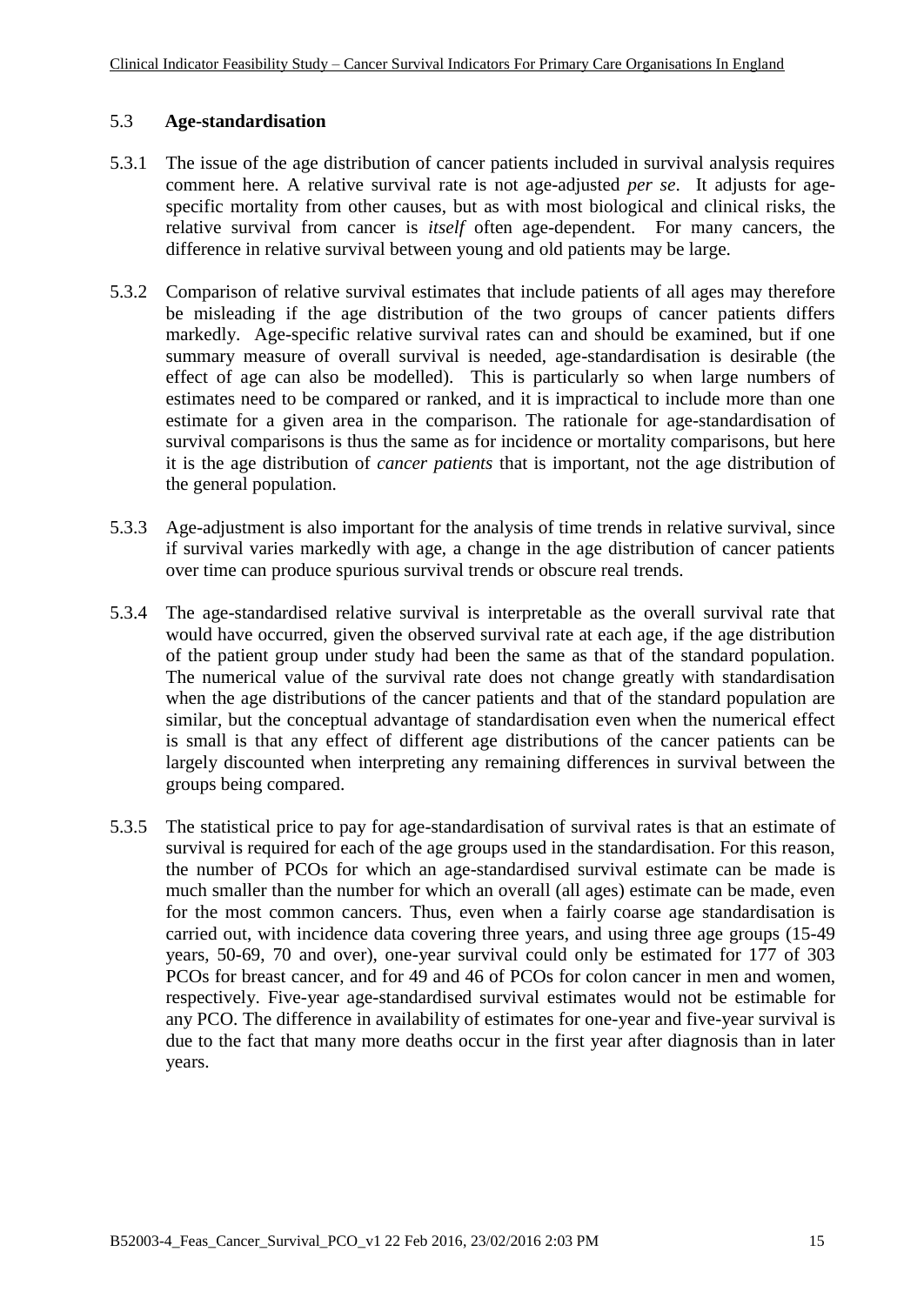#### **6 Conclusions**

- 6.1 Given the current methodology PCOs are not suitable as the geographic basis of cancer survival indicators to be used in NHS performance management.
- 6.2 If PCO-level survival estimates are nevertheless to be used, for instance for descriptive epidemiological purposes, they should be issued with suitable caveats as to their statistical robustness for this purpose.
- 6.3 If PCO-level survival estimates are likely to be used by the NHS in the longer term, then additional research should be done into improving their robustness for this purpose. This could include:
	- Development of formal approaches for estimating survival in PCOs while taking due account of spatial auto-correlation (i.e. the likelihood that survival in a given PCO is more likely to be similar to that in neighbouring PCOs than to survival in PCOs some distance away, or in another region). Bayesian approaches to this problem are likely to be the most suitable<sup>4</sup>.
	- Age-standardisation of cancer survival estimates is not universally practicable even for SHAs, which are larger areas than PCOs. It would be more judicious to model the effect of age on geographic variations in survival. This will require due account to be taken of missing data (e.g. with multi-level modelling: see our earlier report<sup>5</sup>), since some age bands do not contain sufficient information for routine estimation.

#### **7 Recommendations**

- *PCO survival estimates based on single years of diagnosis should NOT be used as a performance indicator to show year-on-year improvement.* Cancer survival estimates for single years of diagnosis within such small areas are not statistically robust enough to enable real change to be reliably distinguished from random fluctuation, even for some of the most common cancers.
- *PCO survival estimates based on single years of diagnosis should NOT be used as a bench-marking indicator to show position relative to other PCOs.* Cancer survival estimates for single years of diagnosis within such small areas are not statistically robust enough to enable real change to be reliably distinguished from random fluctuation, even for some of the most common cancers. In addition, the estimates cannot all be age-standardised to facilitate comparison, given that the age distribution of cancer patients varies between PCOs.
- *Trends in PCO survival estimates based on single years of diagnosis should NOT be used as a performance indicator to show the average year-on-year improvement***.** Random year-to-year fluctuation of cancer survival estimates for such small areas is too great to enable real change to be reliably distinguished from random fluctuation, even for some of the most common cancers.
- *Trends in PCO survival estimates based on three-year periods of diagnosis should NOT be used as a performance indicator to show year-on-year improvement.* The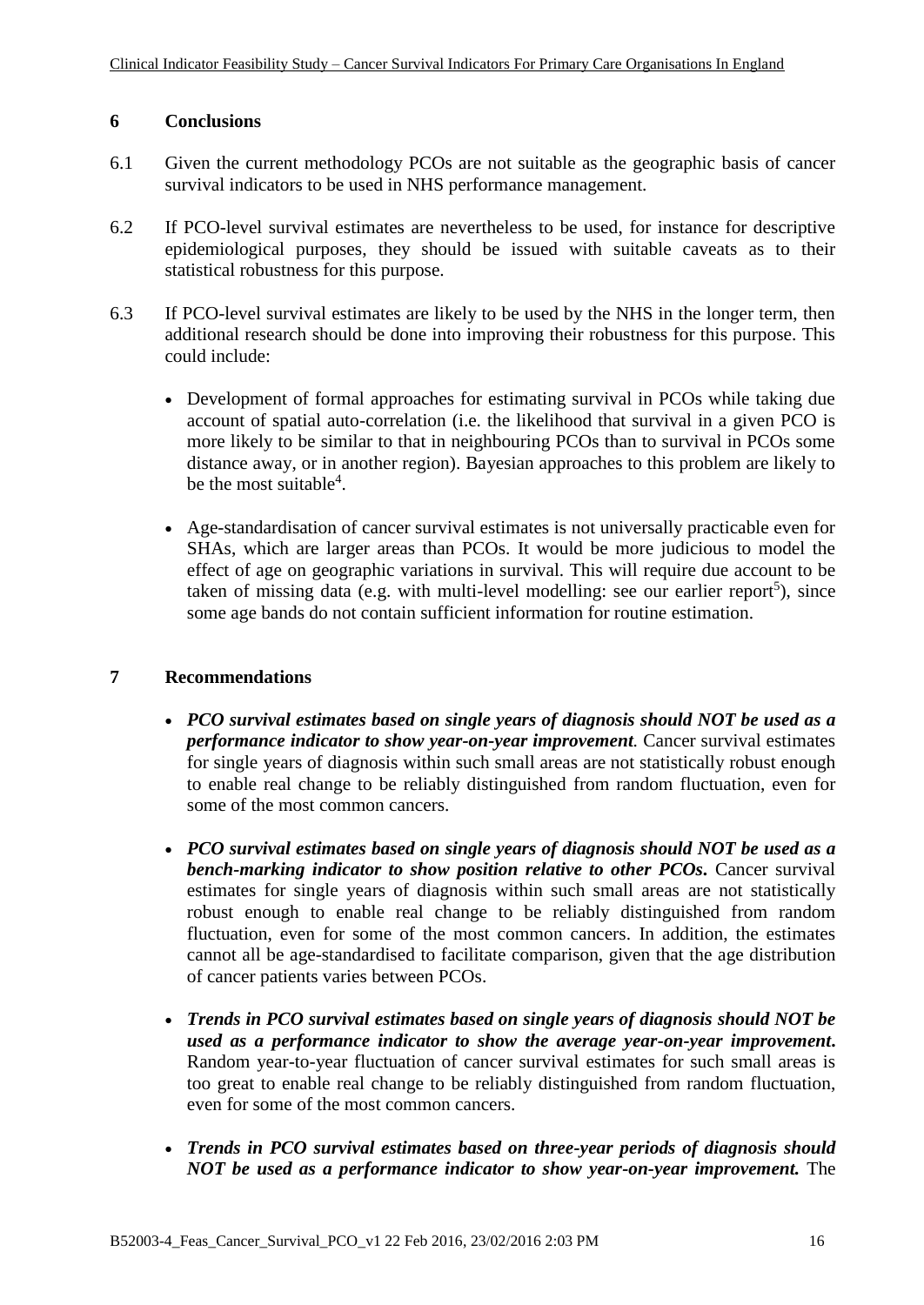trends are not robust enough to discern real changes from random fluctuation, even when three years of incidence data are used for each estimate. In addition, the estimates cannot all be age-standardised to facilitate comparison, given that the age distribution of cancer patients varies between PCOs.

- *Triennial PCO survival estimates should NOT be used as a bench-marking indicator to show position relative to other PCOs.* The estimates are not robust enough to discern real changes from random fluctuation, even when three years of incidence data are used for each estimate. In addition, the estimates cannot all be age-standardised to facilitate comparison, given that the age distribution of cancer patients varies between PCOs.
- *If PCO-level survival estimates are likely to be used by the NHS in the longer term, then additional research should be done into improving their robustness for this purpose.*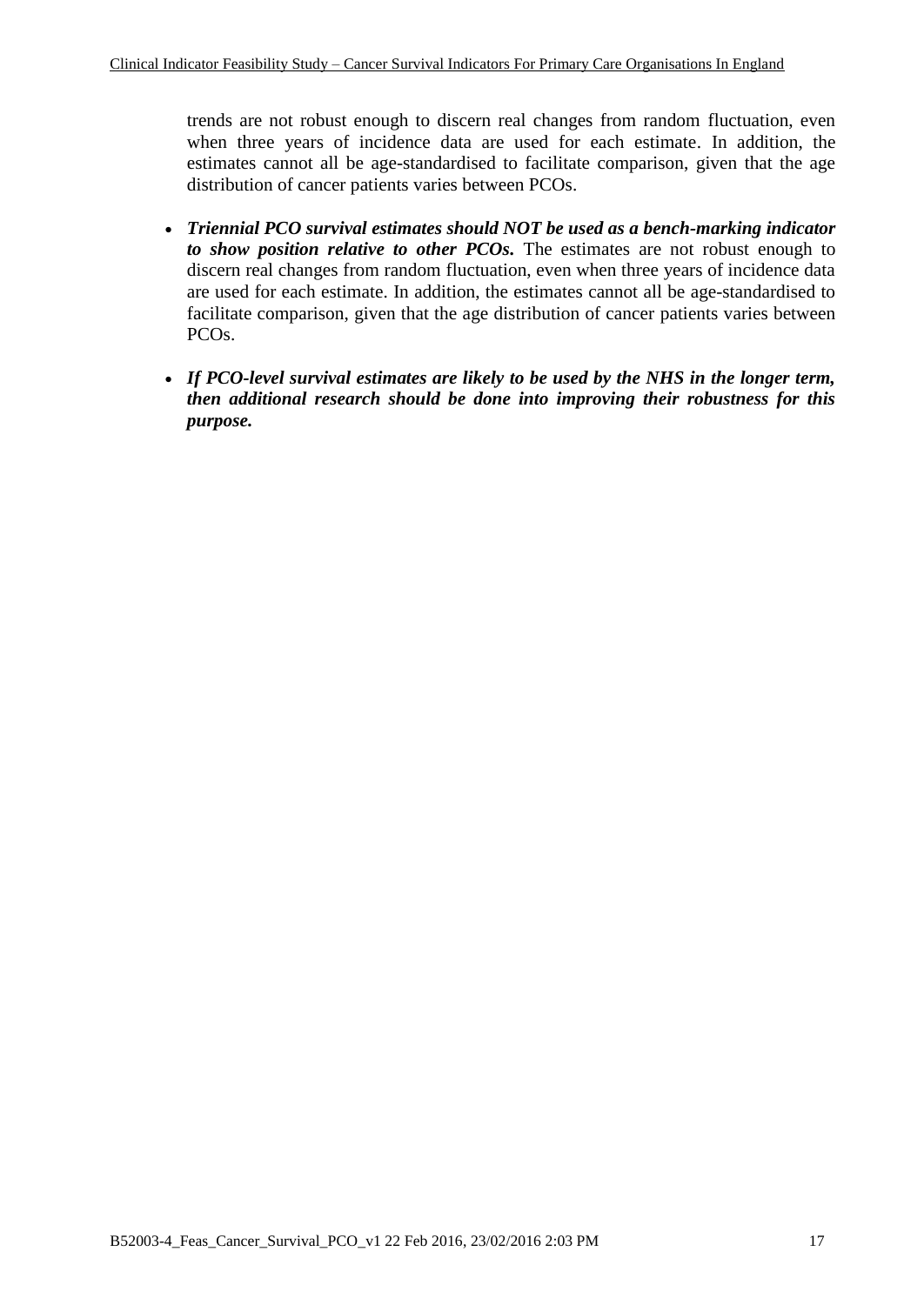## **A Annex 1 – Data Tables [51pp: available on request to Cancer Survival Group, LSHTM]**